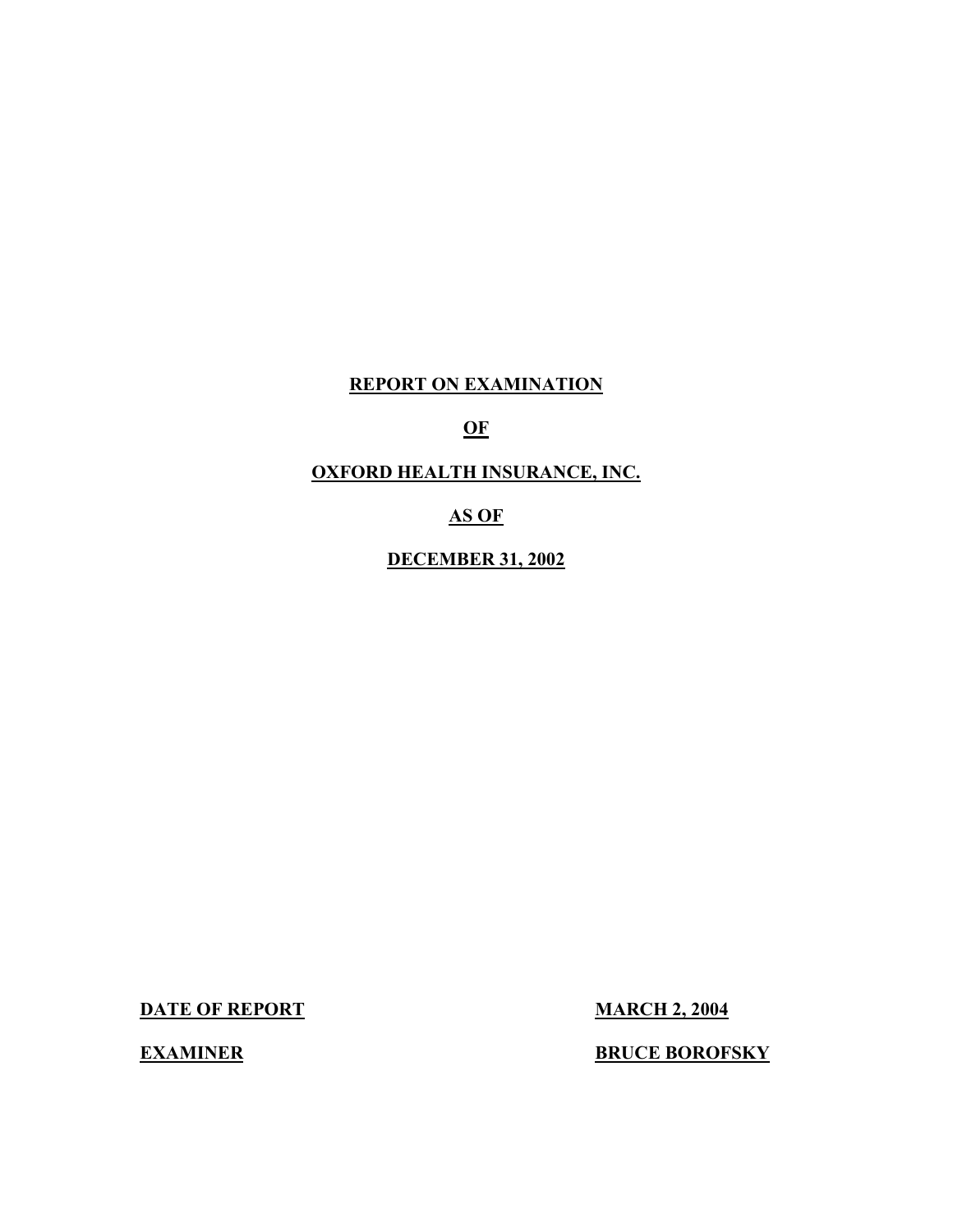# **TABLE OF CONTENTS**

|                  | <b>TABLE OF CONTENTS</b>                       |                |
|------------------|------------------------------------------------|----------------|
| <b>ITEM NO.</b>  |                                                | PAGE NO.       |
| 1.               | Scope of Examination                           | $\overline{2}$ |
| 2.               | Description of Plan                            | 3              |
|                  | Management<br>А.                               | 3              |
|                  | Territory and Plan of Operation<br><b>B.</b>   | 6              |
|                  | $\mathcal{C}$ .<br>Reinsurance                 | 8              |
|                  | Holding Company system<br>D.                   | 10             |
|                  | Significant operating rations<br>Ε.            | 12             |
|                  | F. Investment activities                       | 13             |
|                  | G. Provider/TPA Arrangements and Risk-Sharing  | 14             |
|                  | H. Accounts and Records                        | 16             |
|                  | Medco Strategic Alliance Agreement<br>I.       | 18             |
| 3.               | <b>Financial Statements</b>                    | 21             |
|                  | <b>Balance Sheet</b><br>$\mathsf{A}$           | 21             |
|                  | <b>B.</b><br>Statement of revenue and expenses | 22             |
| $\overline{4}$ . | Claims unpaid                                  | 23             |
| 5.               | Treatment of policyholders and claimants       | 23             |
| 6.               | Compliance with prior report on examination    | 24             |
| 7.               | Summary of Comments and Recommendations        | 31             |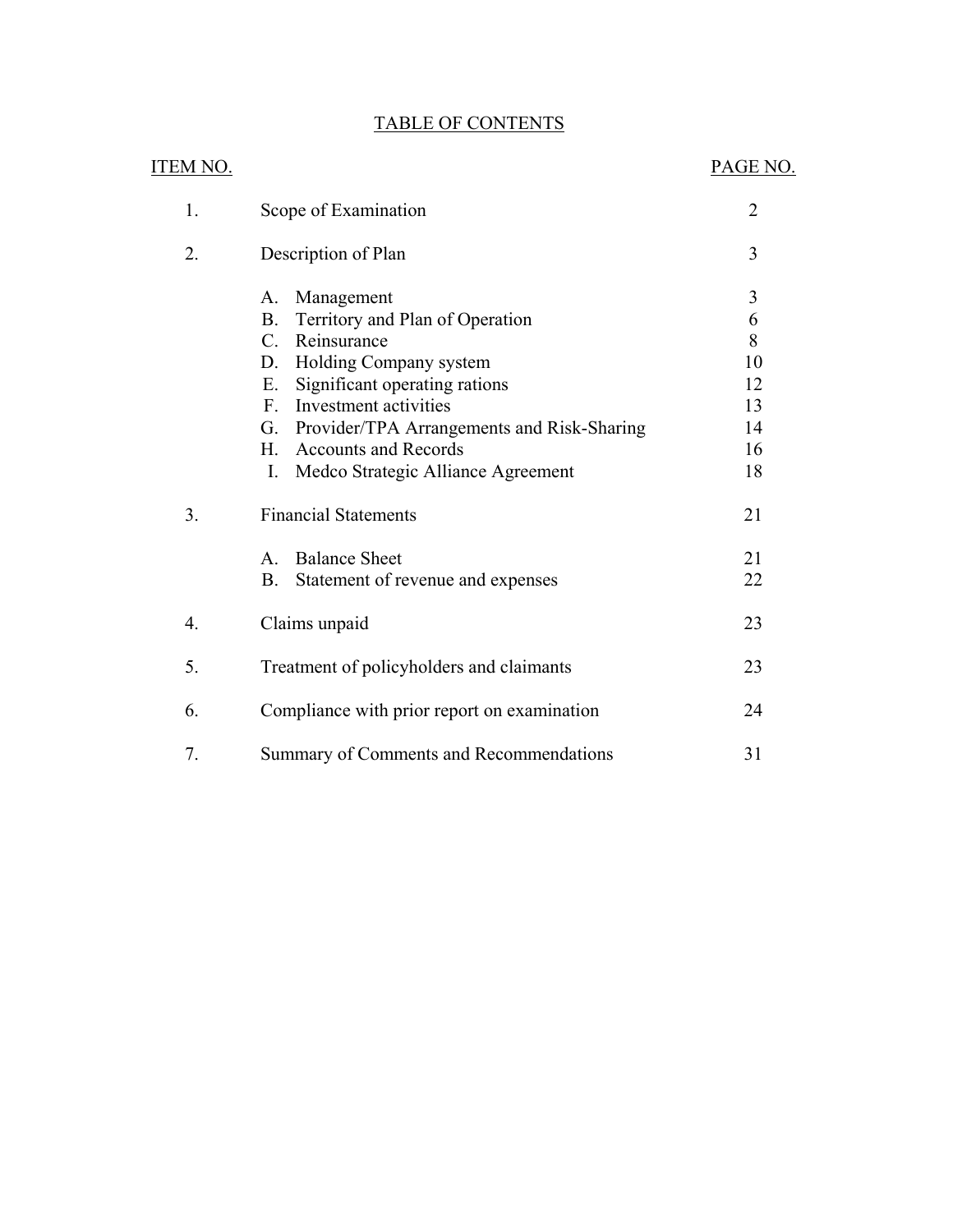

STATE OF NEW YORK INSURANCE DEPARTMENT 25 BEAVER STREET NEW YORK, NEW YORK 10004

George E. Pataki Governor

Gregory V. Serio Superintendent

Date: March 2, 2004

Honorable Gregory V. Serio Superintendent of Insurance Albany, NY 12257

Sir:

Pursuant to the provisions of the New York Insurance Law and in accordance with the instructions contained in Appointment Number 22077 dated July 3, 2003, attached hereto, I have made an examination into the condition and affairs of Oxford Health Insurance, Inc., as of December 31, 2002 and submit the following report thereon.

The examination was conducted at the Company's home office located at 48 Monroe Turnpike, Trumbull CT.

Wherever the designations "the Company" or "OHI" appear herein, without qualification, they should be understood to indicate Oxford Health Insurance, Inc., a wholly-owned subsidiary of Oxford Health Plans (NY), Inc.

Wherever the designation "OHPNY" appears herein, without qualification, it should be understood to indicate Oxford Health Plans, (NY), Inc., a for-profit individual practice association model health maintenance organization licensed pursuant to the provisions of Article 44 of the Public Health Law.

Wherever the designation "Oxford" or "OHPI" appears herein, without qualification, it should be understood to indicate Oxford Health Plans, Inc., the parent and ultimate parent corporation of Oxford Health Plans (NY), Inc. and Oxford Health Insurance, Inc., respectively.

> 1. **SCOPE OF EXAMINATION** <http://www.ins.state.ny.us>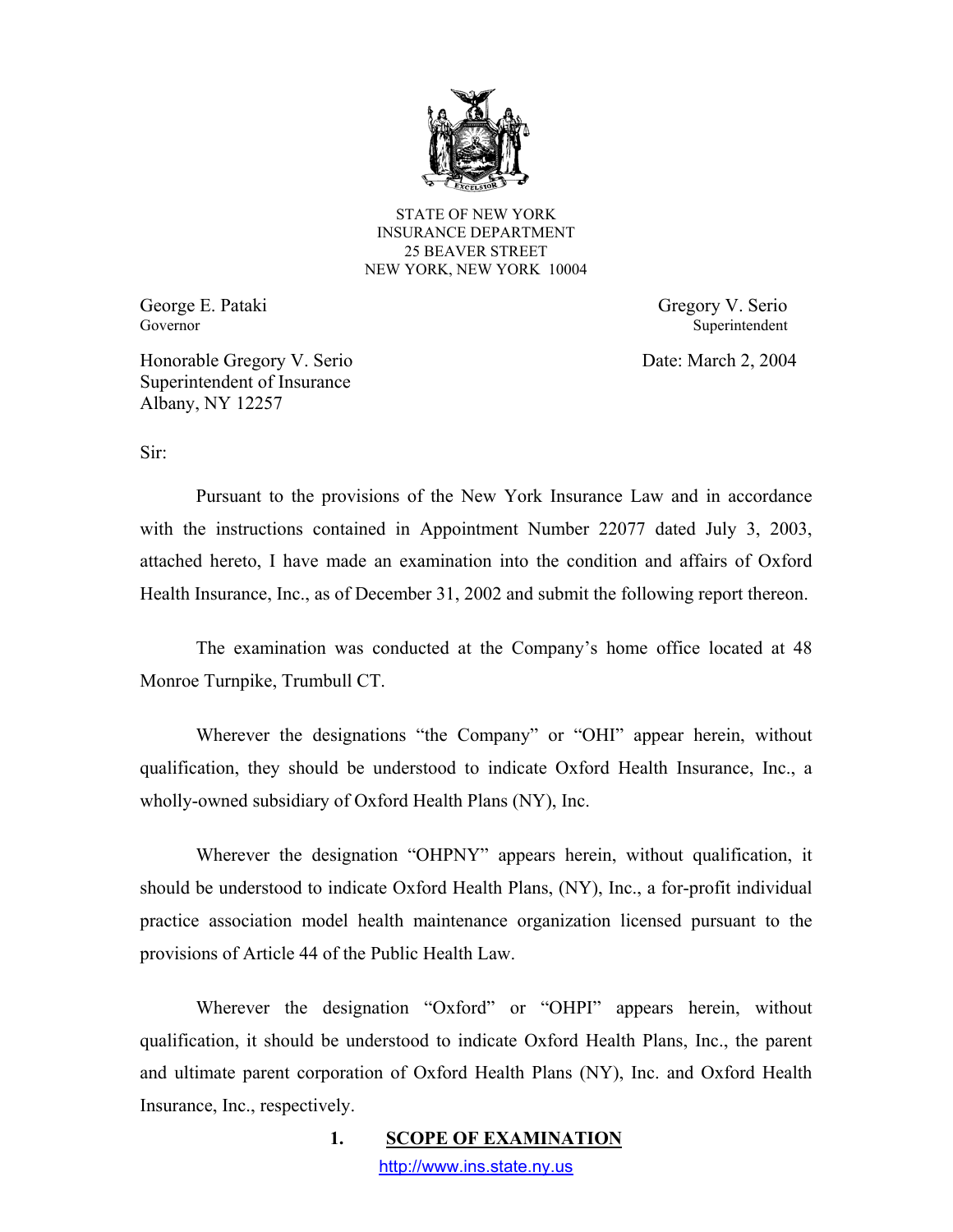The previous financial examination was conducted as of December 31, 1997. A supplemental report on examination dealing primarily with market conduct activities as of September 30, 2001 was filed on November 20, 2002. This examination covers the five-year period from January 1, 1998 through December 31, 2002. Transactions occurring subsequent to this period were reviewed where deemed appropriate by the examiner.

The examination comprised a verification of assets and liabilities as of December 31, 2002 in accordance with Statutory Accounting Principles, as adopted by the Department, a review of income and disbursements deemed necessary to accomplish such verification, and utilized, to the extent considered appropriate, work performed by the Company's independent certified public accountants. A review was also made of the following items as called for in the Examiners Handbook of the National Association of Insurance Commissioners:

> History of Company Management and control Corporate records Fidelity bonds and other insurance Territory and plan of operation Growth of Company Business in force Loss experience Reinsurance Accounts and records Financial statements

A review was also made to ascertain what action was taken by the Company with regard to comments and recommendations in the prior report on examination.

This report on examination is confined to financial statements and comments on those matters which involve departures from laws, regulations, or rules; or which are deemed to require explanation or description.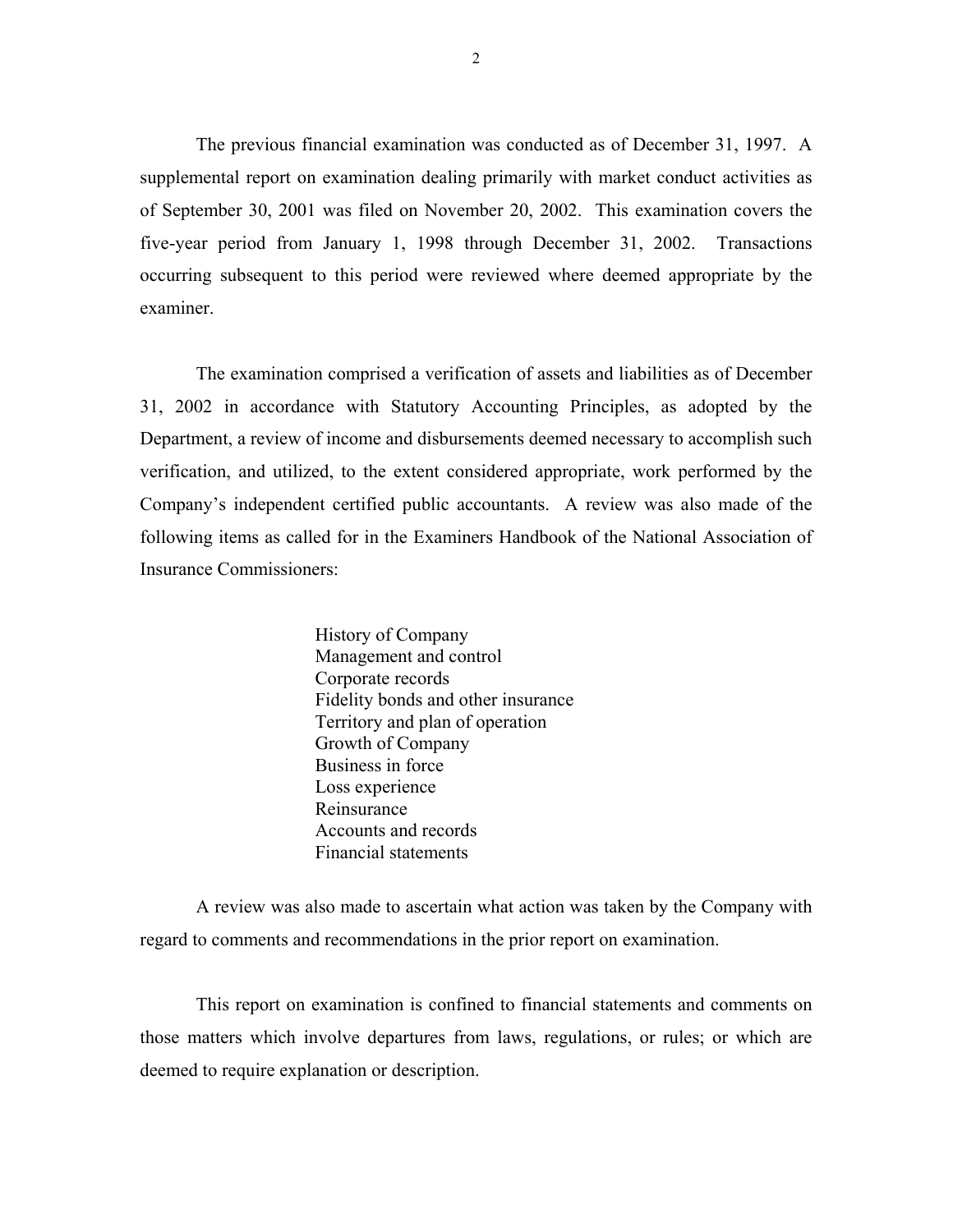#### **2. DESCRIPTION OF COMPANY**

<span id="page-4-0"></span>OHI was incorporated in New York State on January 30, 1987 for the purpose of providing accident and health insurance products. It obtained its license from New York State to do the business of accident and health insurance on July 1, 1987, and it commenced operations on that date.

From its date of incorporation until December 31, 1997, OHI was a whollyowned subsidiary of Oxford Health Plans, Inc., a Delaware corporation. On that date, Oxford transferred 100% ownership of OHI to Oxford Health Plans (NY), Inc.

A. Management

Pursuant to the Company's charter and by-laws, management of the Company is vested in a board of directors consisting of no less than thirteen members. As of the examination date, the board of directors was comprised of 13 members. The board meets four times during each calendar year. The directors as of December 31, 2002 were as follows:

| Name and Residence | Principal Business Affiliation          |
|--------------------|-----------------------------------------|
| Charles W. Berg    | President and Chief Executive Officer   |
| Westport, CT       | Oxford Health Plans, Inc.               |
| Steven H. Black    | <b>Chief Information Officer</b>        |
| Darien, CT         | Oxford Health Plans, Inc.               |
| Vicki L. Cleary    | Sr. Vice-President, Healthcare Services |
| Ridgefield, CT     | Oxford Health Plans, Inc.               |
| Carmel Colica      | Director, Legal and Regulatory Affairs  |
| Norwalk, CT        | Oxford Health Plans, Inc.               |
| William J. Golden  | Sr. Vice-President, Sales               |
| Northport, NY      | Oxford Health Plans, Inc.               |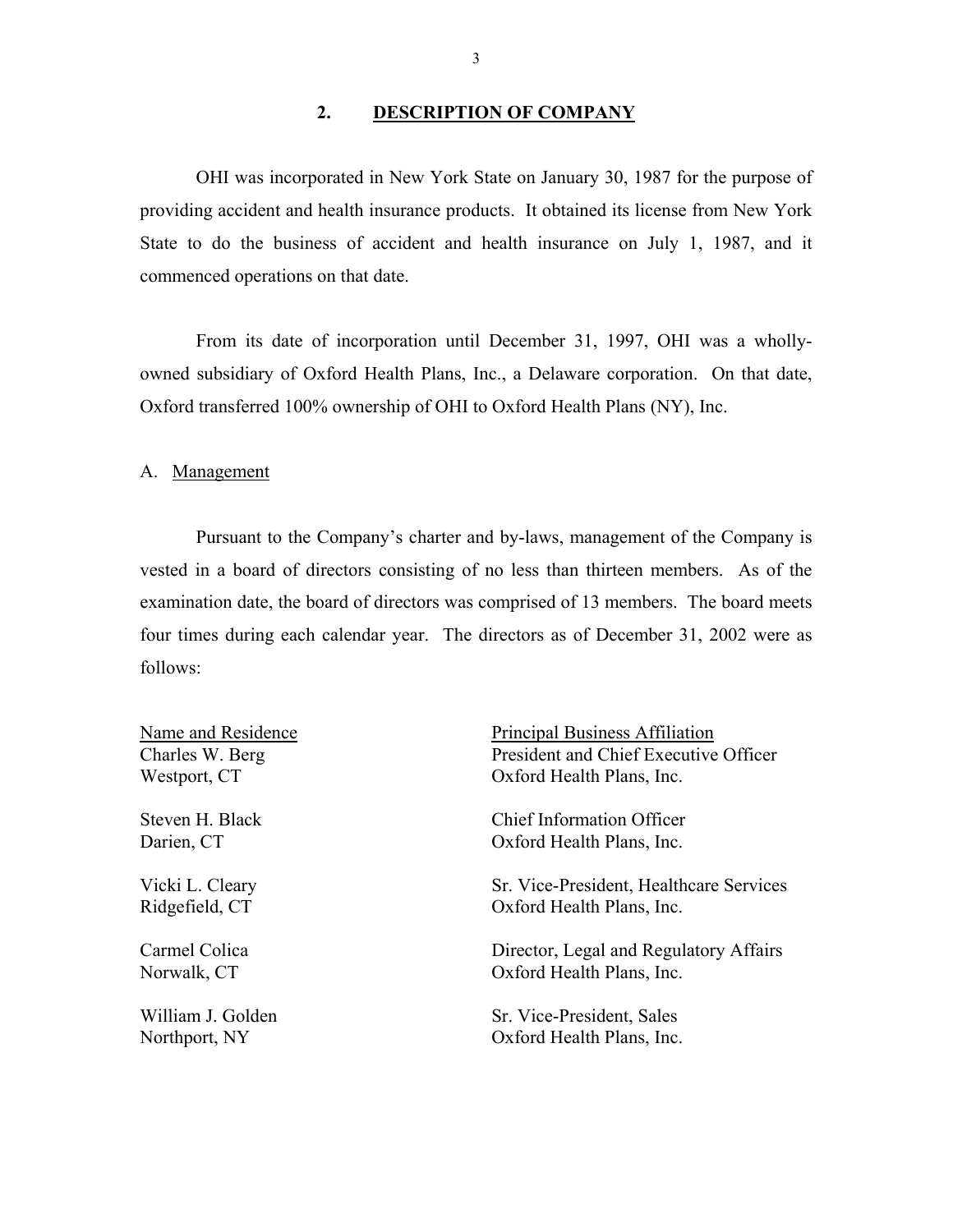Name and Residence Principal Business Affiliation Richard W. Haydon Vice-President, Corporate Finance New Canaan, CT Oxford Health Plans, Inc. Rebecca P. Madsen Director, Marketing New York, NY Case of Case of Case of Case of Health Plans, Inc. Karen W. Mulroe Director, Securities Regulation Easton, CT Oxford Health Plans, Inc. Alan M. Muney, M.D. Chief Medical Officer Darien, CT Oxford Health Plans, Inc. Norman C. Payson, M.D. Retired Trumbull, CT Daniele B. Ruskin Director, Government Programs New York, NY Case of Case Contract Contract Oxford Health Plans, Inc. Scott M. Schwartz Vice President, Compliance Newtown, CT Oxford Health Plans, Inc. Kurt B. Thompson Chief Financial Officer Easton, CT Oxford Health Plans, Inc.

The Jurat page of the 2002 Annual Statement listed Robert Natt as a director even though he was not elected until February 2003. Additionally, not listed on the Jurat page as a director was Norman Payson. Mr. Natt was also listed as a director in Schedule G of the Annual Statement, while Dr. Payson was again improperly excluded.

It is recommended that the Company properly report its directors in its financial statements and filings.

A review of the minutes of the attendance records at the Company's board of directors' meetings held during the period under examination revealed that one director, Winston Hayden, failed to attend any meetings after September 2001.

Members of the board have a fiduciary responsibility and must evince an ongoing interest in the affairs of the insurer. It is essential that board members attend meetings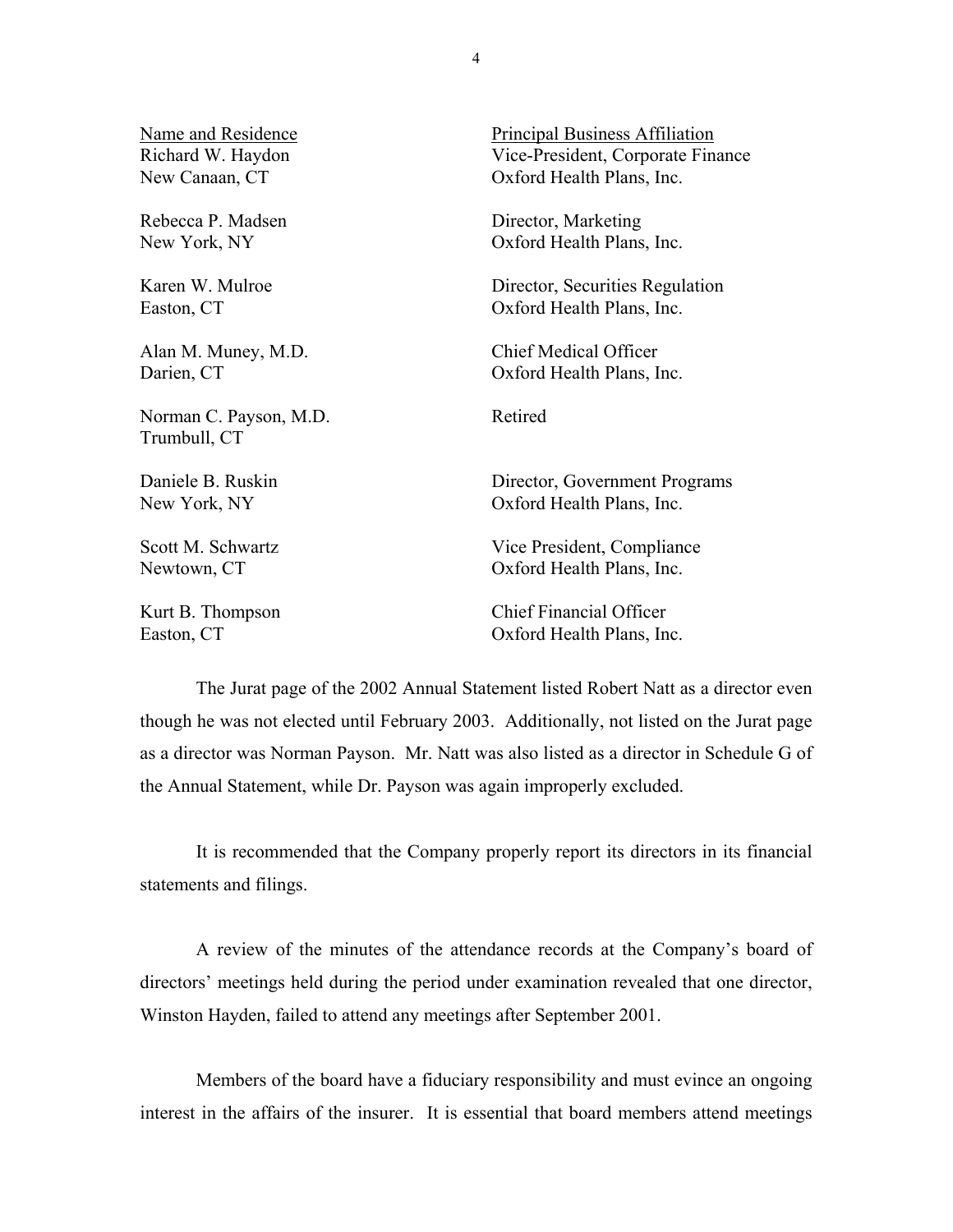consistently and set forth their views on relevant matters so that appropriate decisions may be reached by the board. Individuals who fail to attend at least one-half of the regular meetings do not fulfill such criteria. Board members who are unable or unwilling to attend meetings consistently should resign or be replaced.

A similar recommendation was made in the previous report on examination.

The officers of the Company as of December 31, 2002 were as follows:

| Name             | Title     |
|------------------|-----------|
| Charles W. Berg  | President |
| Carmel Colica    | Secretary |
| Kurt B. Thompson | Treasurer |

It should be noted that certain members of the board of directors and senior management of OHI are also members of the board of directors and senior management of OHPI, and other affiliated companies.

A review of Board of Directors meeting minutes revealed that subsequent to the examination date, on March 24, 2003, the Board of Directors unanimously passed the following resolution:

**"RESOLVED**, that the Board approves and acknowledges that all future dividend transfers in excess of the statutorily required minimum capital and surplus amounts from the Company to its parent company are deemed approved without further action by the Board. "

Through this resolution, the board has taken away the responsibility for dividend approval from future board members. Even dividend payments that may not be legal under insurance law are dismissed from the need for approval. In addition to being a failure of its fiduciary responsibility, this amendment leaves future directors personally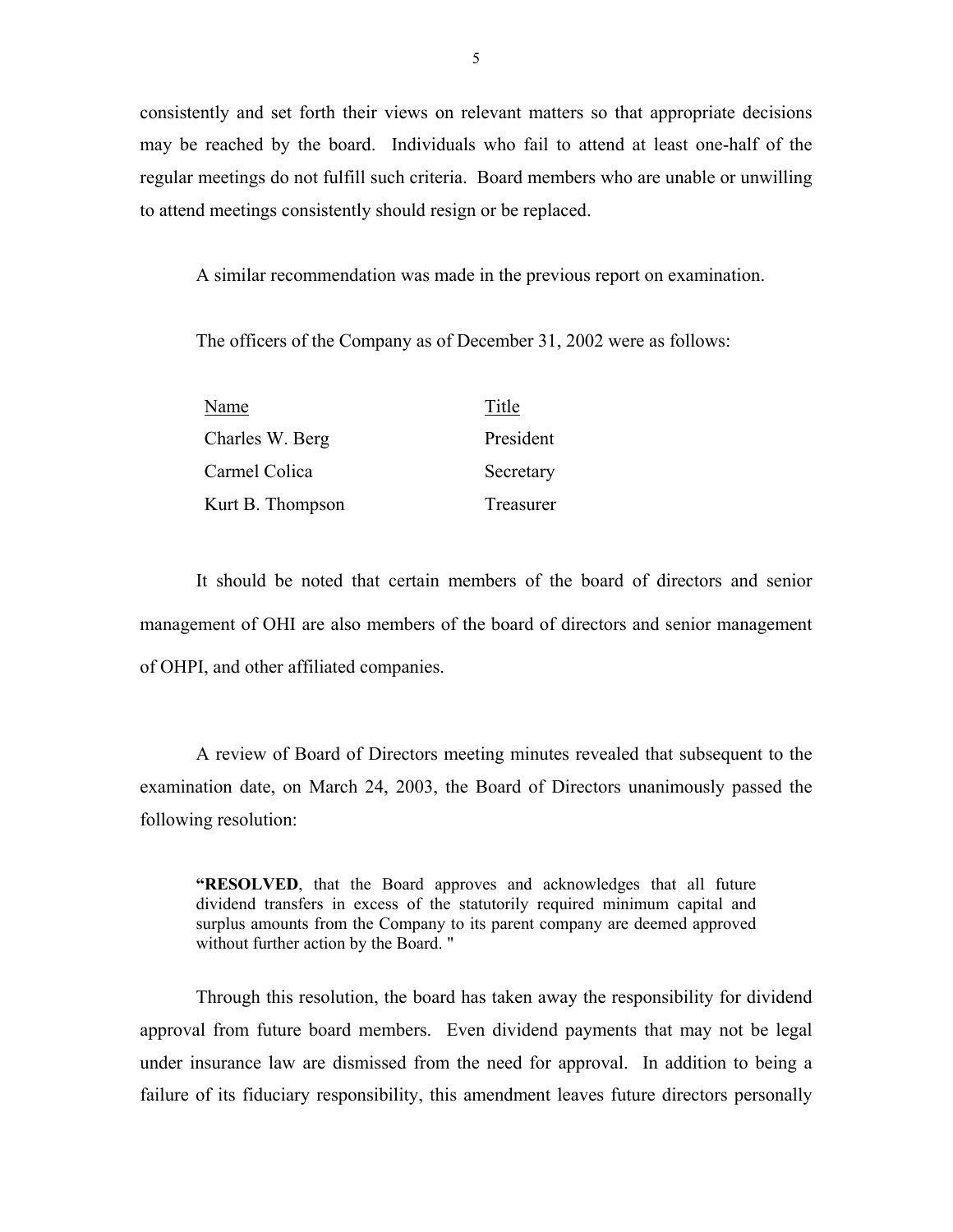<span id="page-7-0"></span>liable for liabilities of the Company through New York Insurance Law 4207(b)(2), which states the following:

> "The directors of any such company who vote in favor of the declaration and distribution of any dividend in violation of this section shall, in addition to all other liabilities or penalties prescribed by law, be jointly and severally liable to the creditors, including policyholders creditors, of such company to the extent of the dividend so declared and paid, and every shareholder receiving any such dividend shall be liable to such creditors of such company to the extent of the dividend received by such shareholder."

It is recommended that the board withdraw its blanket approval from future dividends and approve each on an individual basis.

It is noted that the Company has complied with this recommendation.

#### B. Territory and Plan of Operation

At December 31, 1997, the Company was authorized to transact business in the states of Connecticut, Florida, New Hampshire, New Jersey, New York, and the Commonwealth of Pennsylvania. The Company is licensed to transact accident and health insurance as defined in paragraph 3(i) of Section 1113(a) of the New York Insurance Law.

OHI provides coverage to members of its Parent, a licensed HMO in the State of New York. OHI, in conjunction with OHPNY, maintains a hybrid health plan option, the "Freedom Plan". The Freedom Plan combines the benefits and coverage of the HMO with conventional health insurance provided by OHI. The Freedom enrollees pay a composite rate for their health coverage which is developed from the community rate for the HMO coverage and a separate rate for the indemnity (out-of-plan) coverage. Larger groups have a manual rate that is derived by blending in the group's own experience. The Liberty Plan is also a POS health care plan that is available to groups/members. This plan offers lower premiums than the Freedom Plan by allowing members to choose from a smaller network of in-network providers.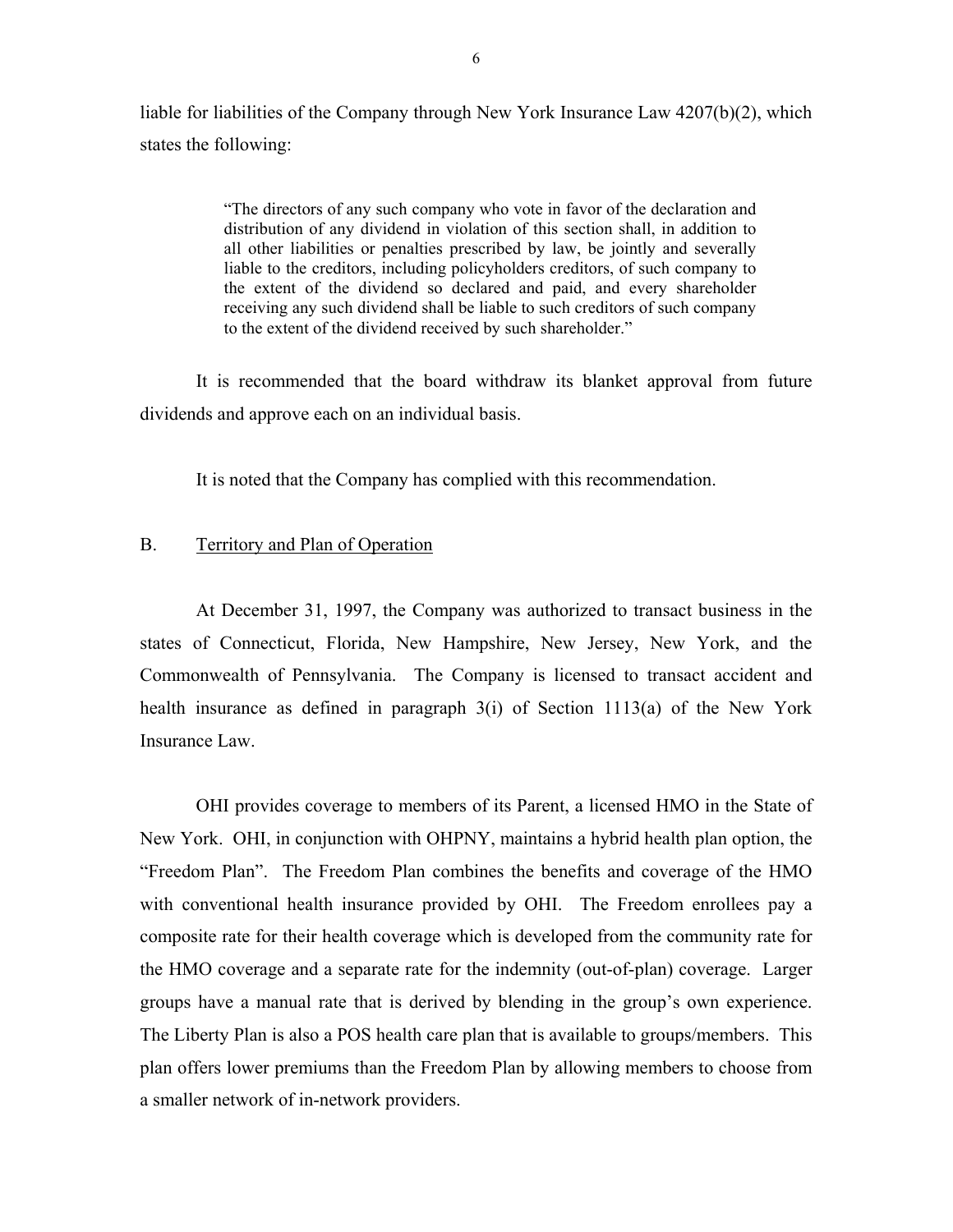In addition, OHI writes its business directly, not through an HMO affiliate, in the states of New York, New Jersey, Pennsylvania and Connecticut.

The following schedule shows direct premiums written in the State of New York compared to the total of direct business written for the seven-year examination period:

| Year        | New York      | <b>Total United States</b> | Percentage |
|-------------|---------------|----------------------------|------------|
| 1998        | \$251,824,150 | 489,114,060                | 51.5%      |
| 1999        | 227,926,753   | 462,604,765                | 49.3%      |
| <b>2000</b> | 258,618,961   | 504,200,291                | 51.3%      |
| 2001        | 282,315,987   | 585, 371, 347              | 48.2%      |
| 2002        | 433,948,966   | 879,420,876                | 49.3%      |

As of December 31, 2002, health care services were provided to 1,086,139 members. The following chart shows the member increase by number and percentage:

|                | 1998        | 1999        | 2000      | 2001      | 2002      |
|----------------|-------------|-------------|-----------|-----------|-----------|
| <b>Members</b> | \$1,174,627 | \$1,067,049 | 965,540   | 1,002,171 | 1,086,139 |
| Growth         |             | $(9.2)\%$   | $(9.5)\%$ | 3.8%      | 8.4%      |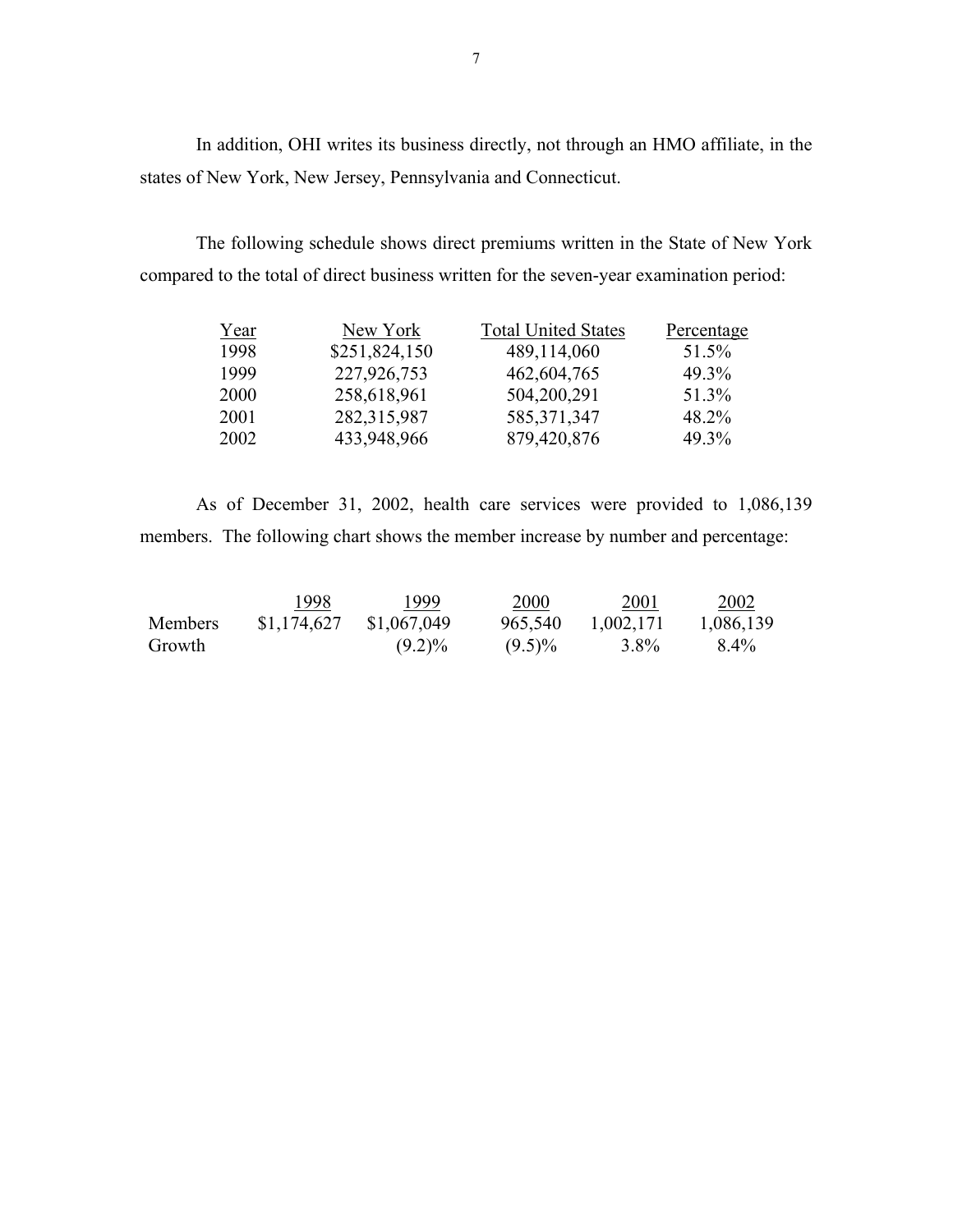C. Reinsurance

OHI does not maintain any stop-loss or insolvency reinsurance. Such coverage was discontinued effective January 1, 2002 with the approval of this Department and the Department of Health.

Until March 31, 2002, OHI maintained a reinsurance policy with Centre Insurance Company whereby the Reinsurer agreed to indemnify the Company for the cost of covered therapy services rendered during the term. The policy was terminated at that date.

OHI initiated a reinsurance policy with Ace American Insurance Co. on November 1, 2002. Under that agreement, the Reinsurer agrees to indemnify Oxford for orthopedic coverage in the event its cost of orthopedic coverage exceeds established levels up to a maximum of \$30 million per year for the two year period covered by the policy.

Each of these contracts includes an insolvency clause that meets the requirements of Section 1308 of the New York Insurance Law.

OHI assumes Oxford Health Plan of New Jersey, Inc.'s (OHPNJ) portion of out of network Point of Service business. The Department has approved the agreement.

The following table shows the underwriting results for OHI's out-of-network reinsurance coverage of OHPNJ during the period January 1999 through December 2002. As seen, during 2002, the amounts of premiums OHI received were not sufficient to cover the related expenses:

|             | Premiums   | Incurred Claims | Loss Ratios |         |
|-------------|------------|-----------------|-------------|---------|
| 2002        | 12,666,039 |                 | 12,797,937  | 101.04% |
| 2001        | 12,774,188 |                 | 12,363,724  | 96.79%  |
| <b>2000</b> | 11,481,359 |                 | 9,587,229   | 83.50%  |
| 1999        | 11,890,497 |                 | 7,965,947   | 66.99%  |

Provision 1.6 of the reinsurance contract between OHPNJ and OHI states that: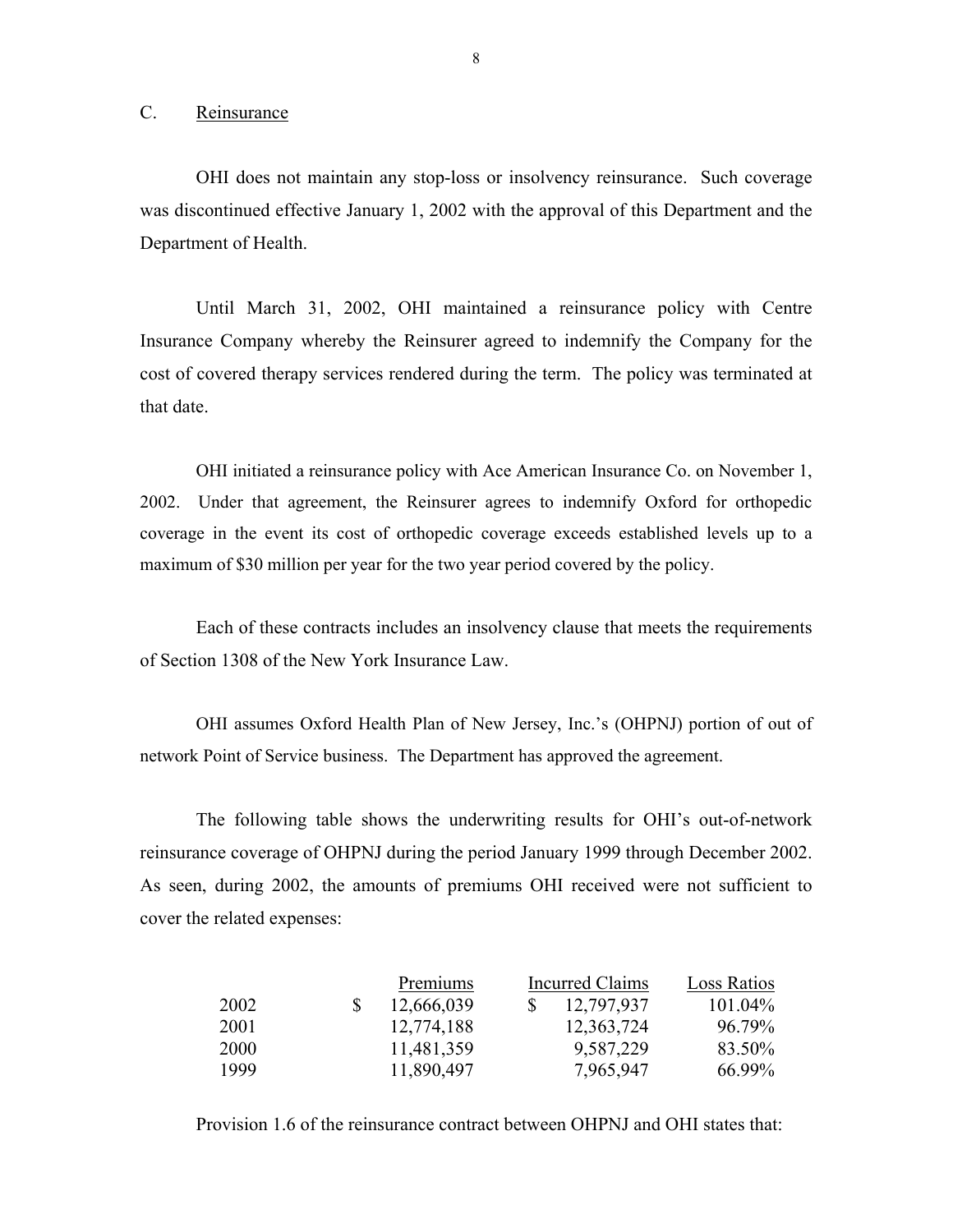"OHPNJ will supply a lag table for out-of-network claims each month with dates of service beginning on the effective date of this Agreement to OHI as evidence of the amounts due from OHI. The Per Member Per Month [PMPM] rate paid to OHI by OHPNJ will be evaluated on a periodic but no less than annual basis."

The PMPM premium rate for this reinsurance contract has not been changed since the inception of the contract. Thus, OHI has failed to comply with its reinsurance contract provision.

It is recommended that OHI comply with the reinsurance agreement between OHI and OHPNJ and evaluate the premium rate on an annual basis.

Oxford Health Plans (NJ), Inc. (OHPNJ) overpaid OHI \$654,336 during 2001 and 2002 for reinsurance premiums. Subsequent to the examination date, during 2003, an additional \$1,276,918 was overpaid. This error was the result of including New Jersey residents with pure OHI coverage in OHPNJ's calculation of reinsurance premiums when only those members with dual OHPNJ/OHI coverage should have been included.

It is recommended that OHI repay the reinsurance premiums improperly received by it from OHPNJ.

It is noted that the Company has complied with this recommendation.

The Company does not have an established set of procedures for the underwriting and administration of reinsurance. Such guidelines help to ensure that, when reinsurance is needed, all appropriate measures and controls are taken prior to initiation.

It is recommended that the Company develop a manual for the underwriting and administration of re-insurance.

OHI recorded a conversion program with Celtic Insurance Company as reinsurance in Schedule S of the 2002 Annual Statement. The agreement is not a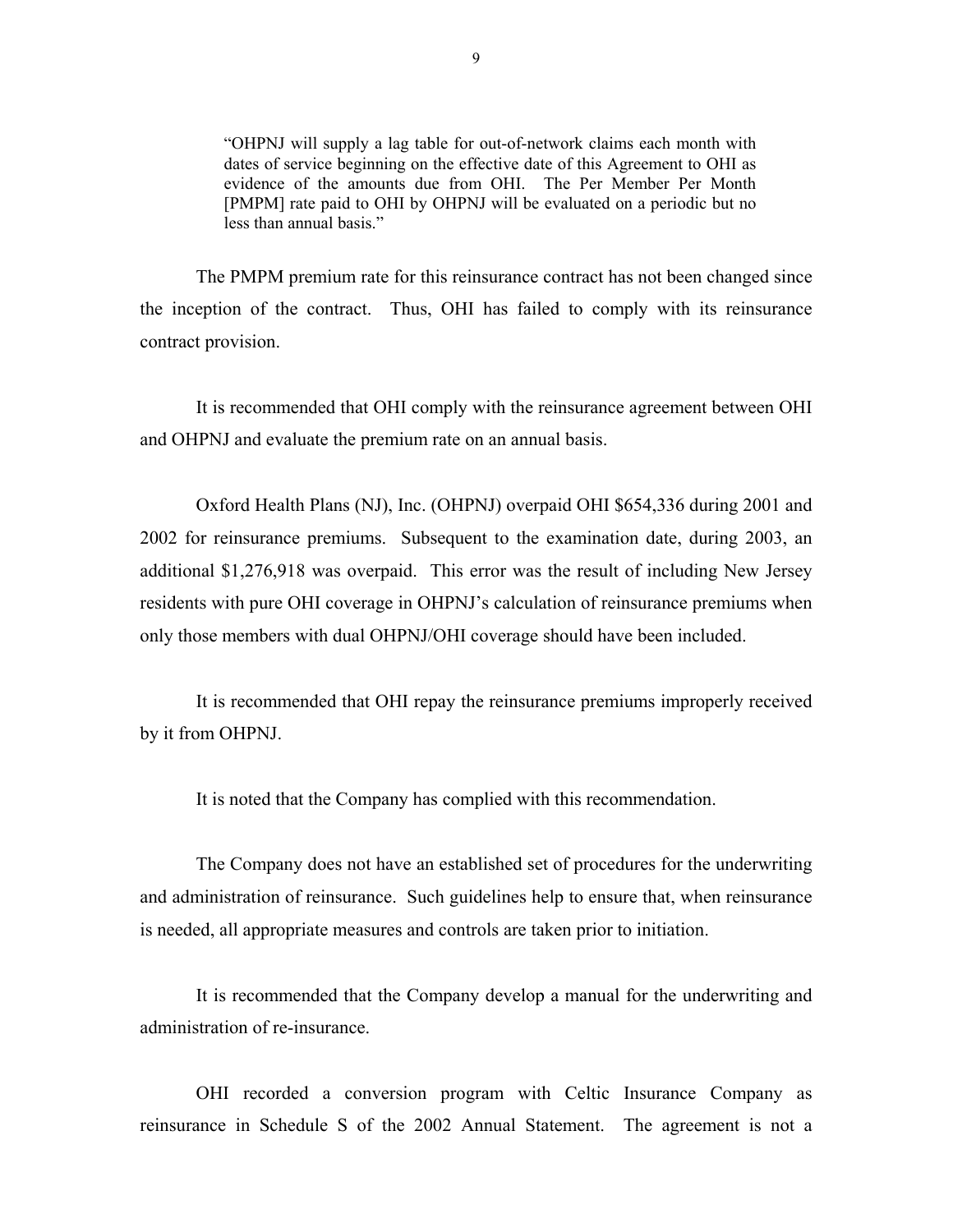<span id="page-11-0"></span>reinsurance policy. In actuality, the program makes available to New York Oxford members who move out of state conversion coverage when those members lose their group coverage and have no other coverage available.

It is recommended that OHI discontinue reporting the Celtic Insurance agreement as reinsurance in Schedule S of its Annual Statement.

It is noted that the Company has complied with this recommendation.

#### D. Holding Company System

From its date of incorporation until December 31, 1997, OHI was a whollyowned subsidiary of Oxford Health Plans, Inc. On that date, 100% ownership of OHI was transferred to OHPNY. This Department approved the transfer of ownership on this same date.

As a member of a holding company system, OHI is required to file registration statements pursuant to the requirements of Article 15 of the New York Insurance Law and Department Regulation 52 (11NYCRR 80). All pertinent filings made regarding the aforementioned statutes during the examination period were reviewed, and no problem areas were encountered.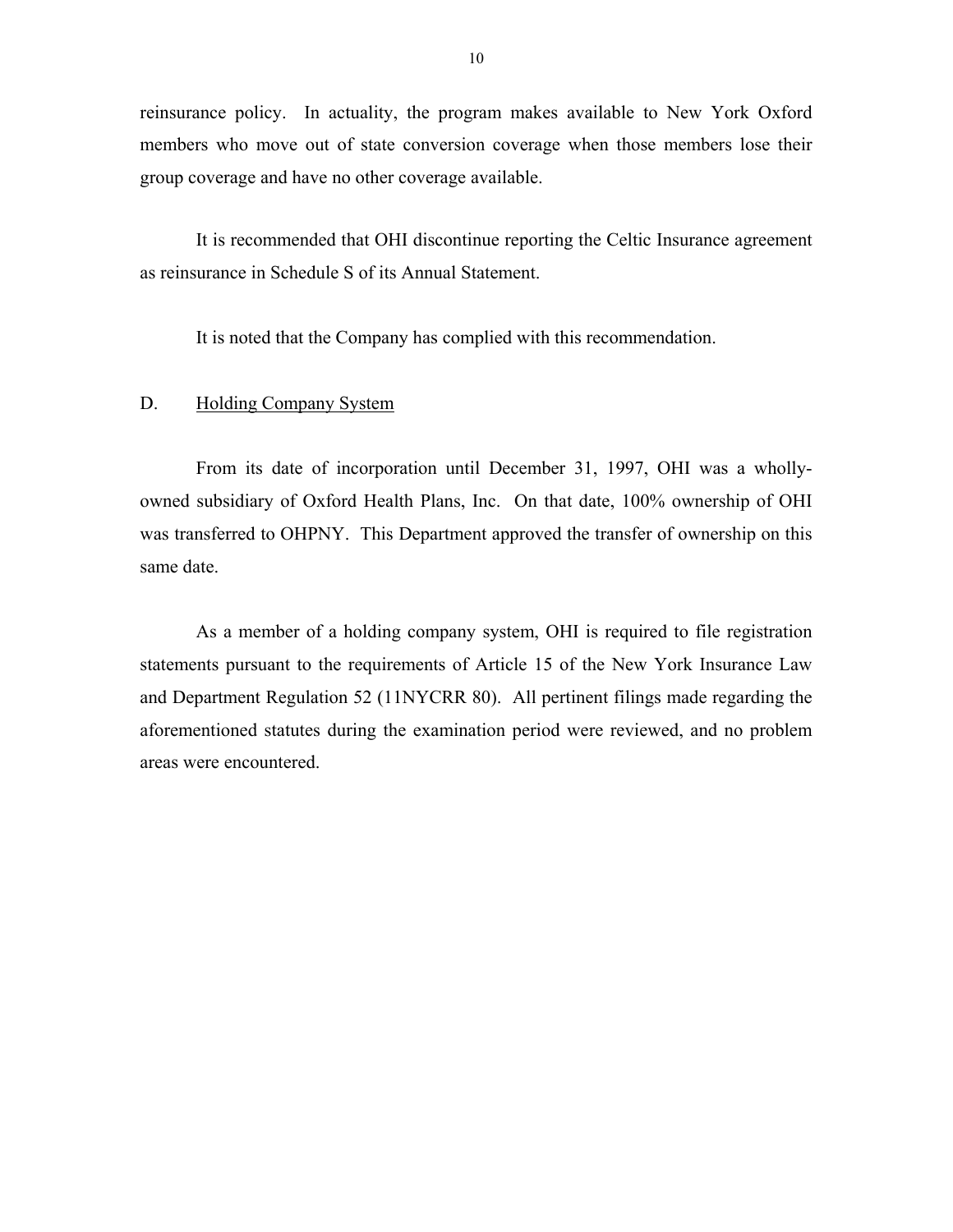

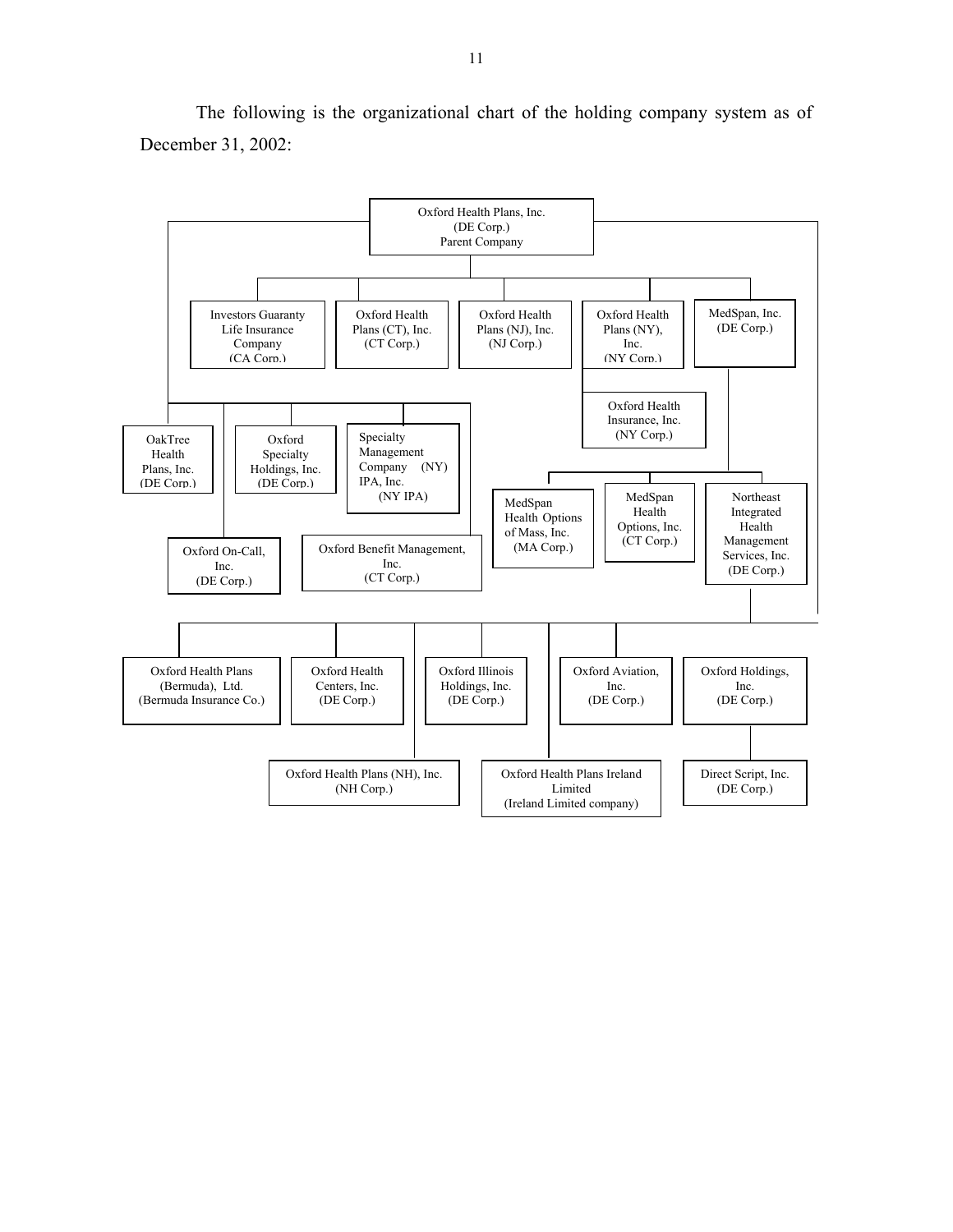Effective November 1, 1997, the Company entered into an Administrative Services Agreement ("ASA") with Oxford under which it is charged a management fee for all administrative, selling, general and financial advisory services performed on its behalf. Such fees include an allocation, based primarily on membership, of actual expenses incurred by Oxford. This agreement was updated during 2003 and was approved by the Department on April 1, 2003.

#### E. Significant Operating Ratios

The following ratios have been computed as of December 31, 2002, based upon the results of this examination:

| Net premiums written in 2002 to Surplus as regards policyholders:     | 5.5 to 1 |
|-----------------------------------------------------------------------|----------|
| Liabilities to Liquid Assets:                                         | 54 8%    |
| Premiums in course of collection to Surplus as regards policyholders: | 2.9%     |

These above ratios fall within the benchmark ranges set forth in the Insurance Regulatory Information System of the National Association of Insurance Commissioners.

The underwriting ratios presented below are on an earned-incurred basis and encompass the six-year period covered by this examination:

|                                 | Amounts         | Ratios  |
|---------------------------------|-----------------|---------|
| Claims                          | \$2,373,463,249 | 80.9%   |
| Claim adjustment expenses       | 87,507,848      | $3.0\%$ |
| General administrative expenses | 433, 124, 724   | 14.8%   |
| Net underwriting gain           | 38,017,306      | $1.3\%$ |
| Premium Revenue                 | 2,932,113,127   | 100.0%  |

Note: The Annual Statements for the years 1998 through 2000 do not list claim adjustment expenses and general administrative expenses separately. This table utilizes an extrapolation of the 2001 and 2002 ratios for those figures.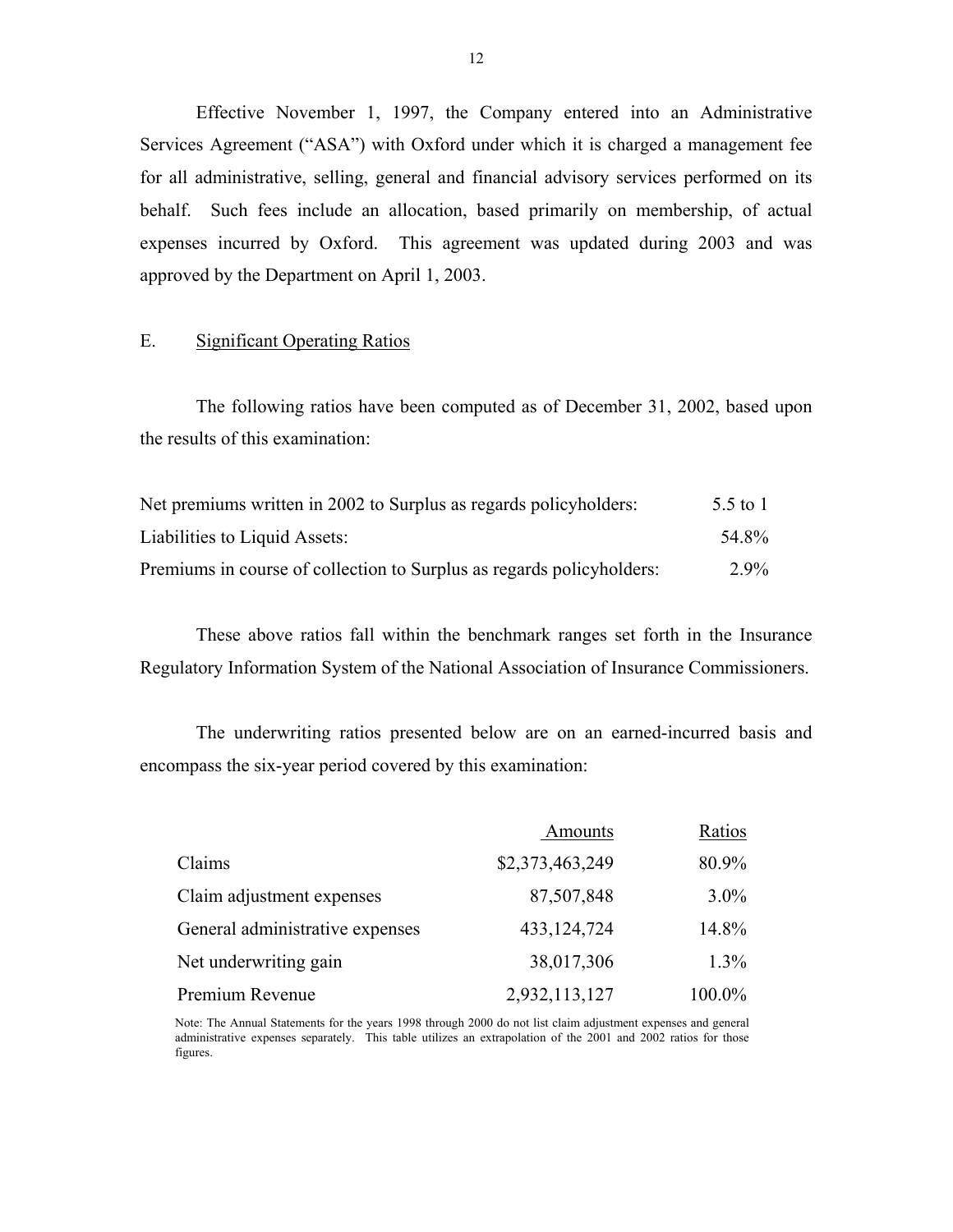#### <span id="page-14-0"></span>F. Investment Activities

The Company's primary investments are in bonds backed by the US government. Its custodian is the Mellon Bank.

The Company exchanged a large number of its investments during 2002. The Company indicated this was due to the implementation of new investment guidelines.

Section  $1404(a)(10)(B)(i)$  of the New York Insurance Law prohibits OHI from having more than 10% of its admitted assets invested in the securities of any one institution. Contrary to this limitation, as of December 31, 2002, OHI had 18.89% of its assets invested in one security.

It is recommended that the Company comply with New York Insurance Law  $\S1404(a)(10)(B)(i)$  and not invest more that 10% of its admitted assets in the securities of any one institution.

It is noted that the Company has complied with this recommendation as of December 31, 2003.

New York Insurance Law 1411(a) states the following:

"No domestic insurer shall make any loan or investment… unless authorized or approved by its board of directors or a committee thereof responsible for supervising or making such investment or loan."

While the Company's investment guidelines were approved by the board of directors as required by the cited law, in two cases, investments were made in excess of those guidelines. This is so in that certain bonds had maturity dates beyond those permitted. When questioned, the Company maintained that the guidelines had not been written clearly and that the Company's intention had been to permit the specific investments involved.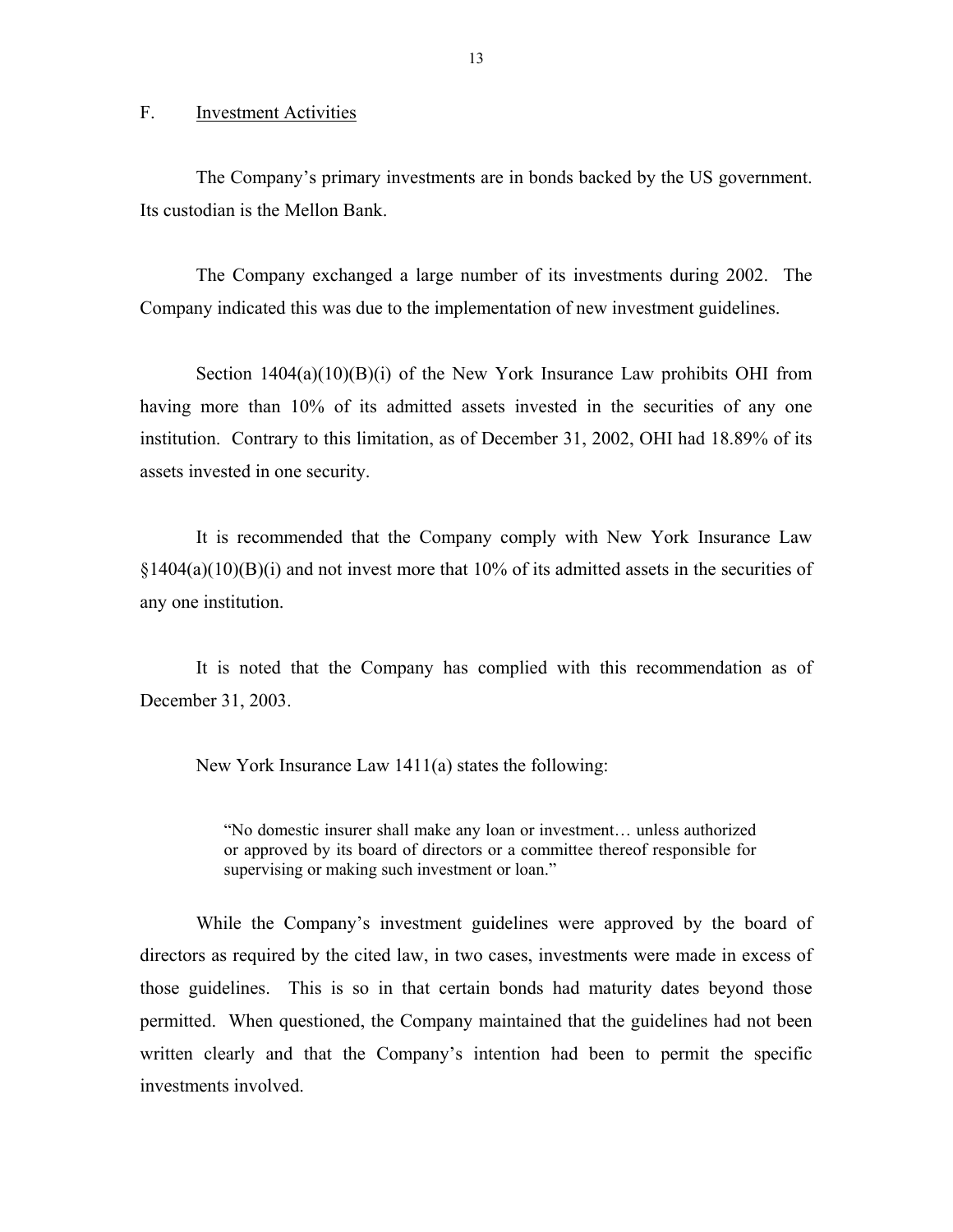<span id="page-15-0"></span>It is recommended that the investment guidelines be rewritten to clearly specify those types of investments that are permitted.

One of the methods generally used to monitor the appropriateness of transactions is the separation of final approval from that of authorization. As of the examination date, the employee who had responsibility for signing off on security trades also had the power to give direction to the custodian.

It is recommended that the Company remove the responsibility for final approval of financial transactions from the responsibility of providing financial direction to the custodian.

#### G. Provider/TPA Arrangements - Risk-Sharing/ Fraud Prevention

Through Oxford, The Company maintains Third Party Administration (TPA) agreements with several organizations as follows:

- Triad Healthcare Inc.: Provides a network of chiropractors, utilization management and claims administration for chiropractic services. This is an arrangement whereby Oxford pays Triad a set capitation amount for each member enrolled for medical services plus an administrative fee for the network, utilization management and claims services. In turn, network chiropractic providers are paid on a fee-for-service basis.
- Orthonet: Provides a network of Physical Therapists in exchange for an administrative fee. In turn, network Physical Therapists are paid on a fee-forservice basis.
- Medco Health Solutions, Inc.: Administers the Company's pharmaceutical benefits program on a fee-for-service basis.
- New York Medical Imaging, Inc.: Administers the Company's radiology benefits on a capitated basis.

Review of the TPA agreements revealed that neither the OrthoNet nor the NYMI agreements establish specific standards for the TPA's as regards record retention.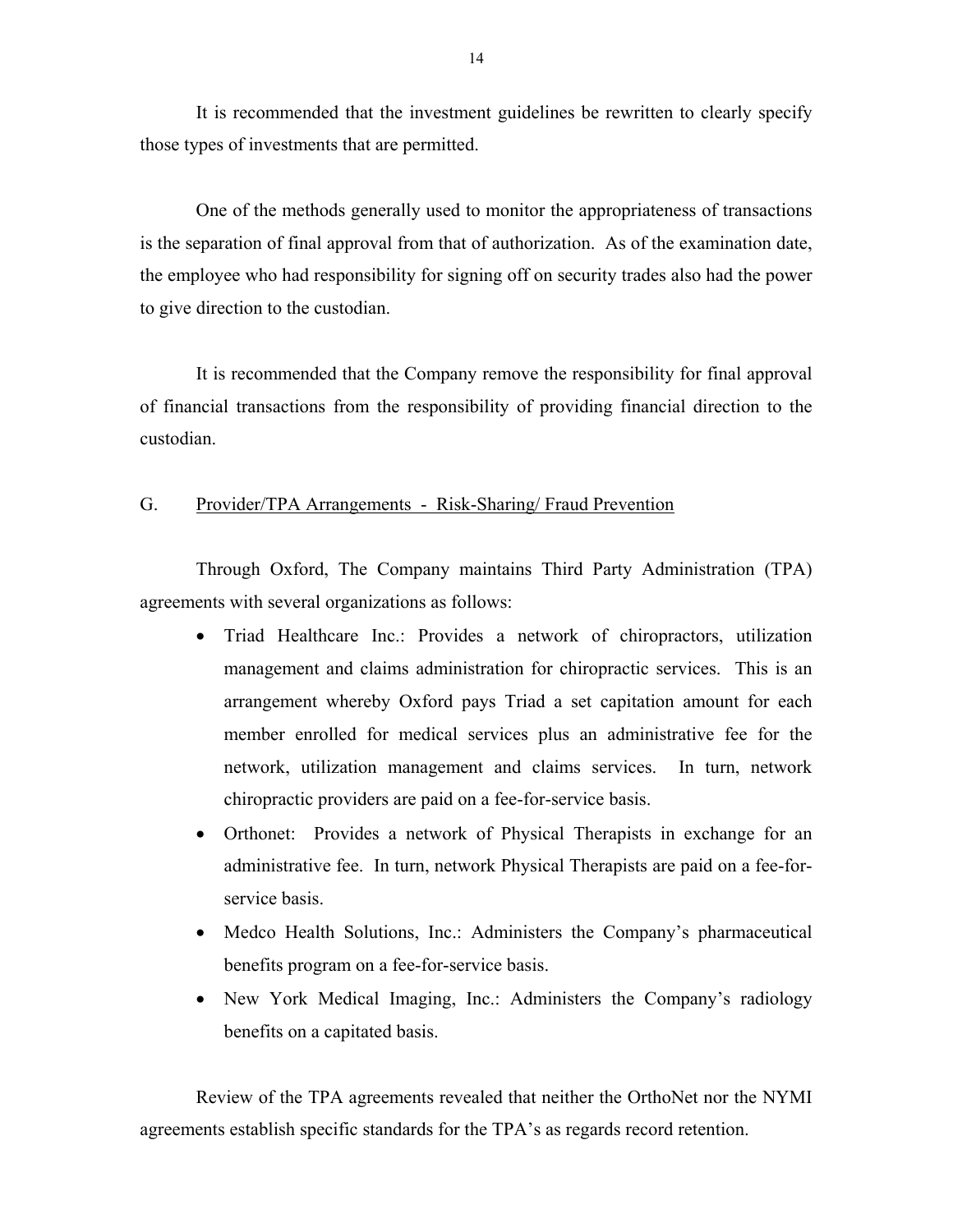requirements are met. New York Insurance Law Section 409 establishes the requirement that OHPNY submit a Fraud Prevention plan and maintain a Special Investigations Unit to aid in the prevention of fraud. This law does not make allowance for claim responsibilities to be delegated to TPA's and as such, it is Oxford's responsibility to adequately monitor the fraud prevention activities of its TPA in order to assure that fraud prevention

New York Insurance Law Section 409 establishes the requirement that the OHI submit a Fraud Prevention plan and maintain a Strategic Investigations Unit to aid in the prevention of fraud. This law does not make allowance for claim responsibilities delegated to TPA's and as such, it is Oxford's responsibility to adequately monitor the fraud prevention activities of its TPA in order to assure that the following fraud prevention requirements are met:

It is recommended that Oxford ensure that all of its Third Party Administration Agreements establish appropriate specific standards for record retention. It is further recommended that Oxford adequately monitor its TPAs in order to assure that fraud prevention requirements are met.

The Triad agreement establishes the requirement that, in the event that Oxford issues a corrective action request, that Triad submit a corrective action plan within 15 days. Oxford submitted such a request after an August 2003 visit. As of this report date, no such corrective action plan has been submitted.

It is recommended that the Company require its Third Party Administrator Triad to submit Corrective Action Plans within the time period established within their contract.

#### H. Accounts and Records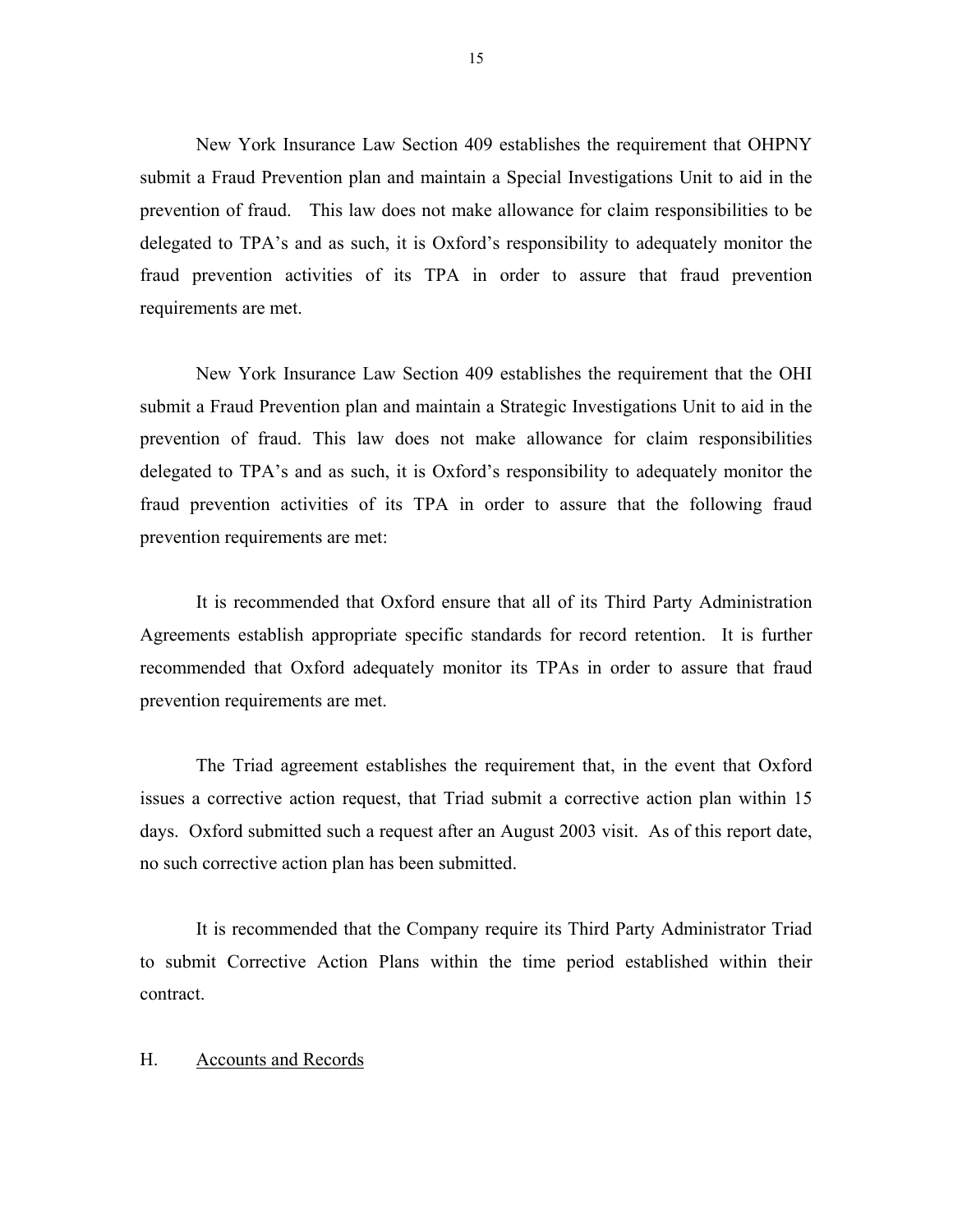<span id="page-17-0"></span>As noted elsewhere within this report, the Company has an Administrative Services Agreement with its ultimate parent, OHPI. As a result, in certain instances, revenues and expenses that were received or paid by the Parent or an affiliate are allocated to the Company after having been received or paid by the Parent or an affiliate. Once allocated to the Company, the costs are allocated to the appropriate line of business. Other charges are billed directly to the Company.

A review was performed on two samples of allocations in order to ascertain their reasonableness. In one sample, expenses charged to medical expenses were reviewed. Results of that testing revealed that claim recoveries received from a provider as a result of Oxford's fraud investigation were allocated to the Commercial Large Group line of business when they should have been allocated to all lines of business. When this matter was brought to the attention of management, the Company indicated that steps were being taken to allocate these revenues properly.

Because these reductions in medical expenses are used to help establish rates for the various groups, improper allocations may result in some group members subsidizing the rates for other group members. For this reason, it is critical that such allocations be made accurately.

It is recommended that all recoveries of medical expenses be applied to the appropriate lines of business.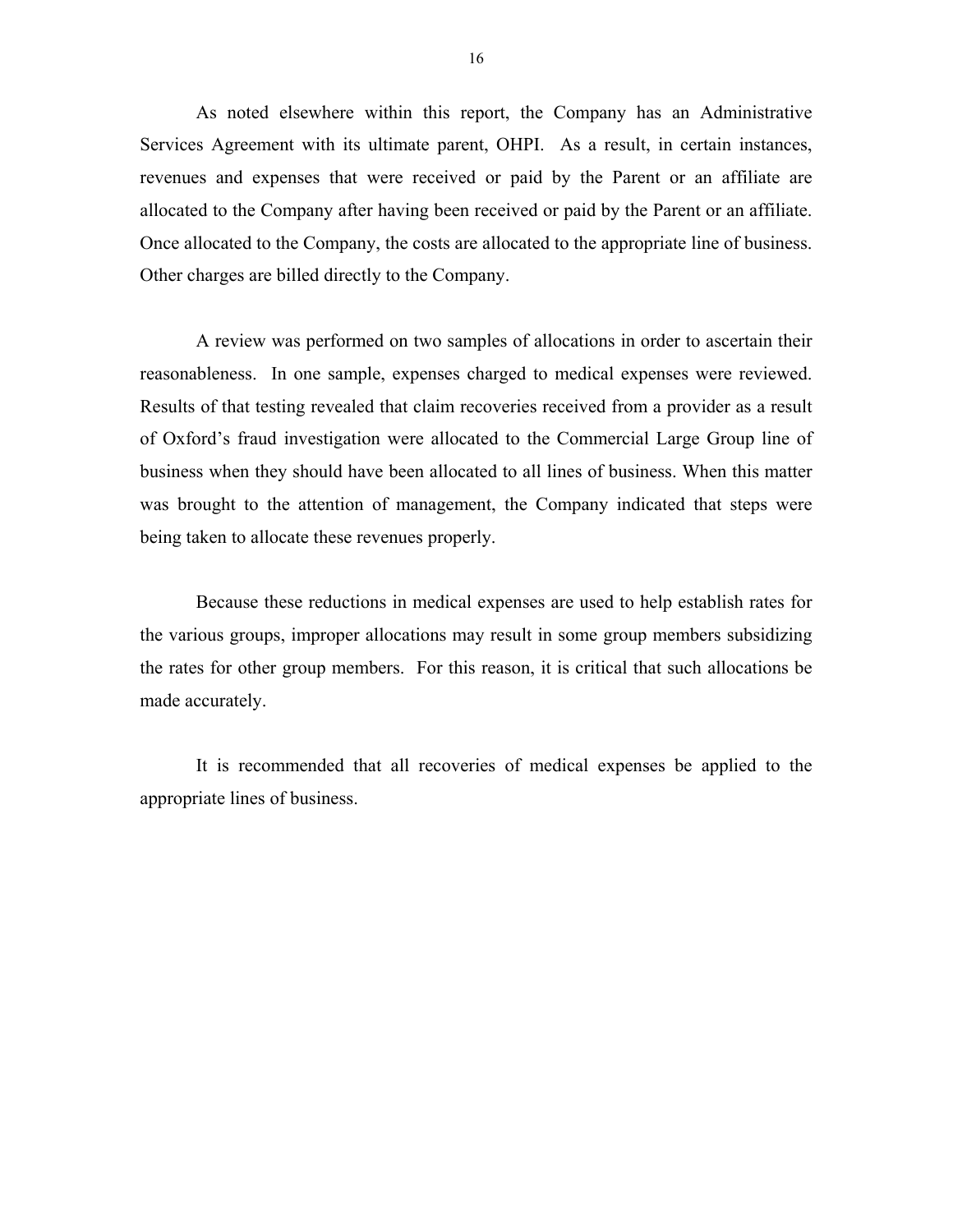The other sample of expenses that were examined consisted of administrative expenses. For these expenses, it was also noted that expenses were not being properly allocated among the various affiliates of the holding company. Examples include the following:

- Certain Provider Credentialing charges were applied to the two New York entities when such charges included providers in other states.
- Certain penalties and fines were allocated to all affiliates when such penalties could be traced to specific affiliates.

These allocations are contrary to the instructions provided within the NAIC Annual Statement. Additionally, they are not in compliance with New York Insurance Law Section 1505, which states the following:

> "Transactions within a holding company system to which a controlled insurer is a party shall be subject to the following:

- (1) the terms shall be fair and equitable
- (2) charges or fees for services performed shall be reasonable; and
- (3) expenses incurred and payments received shall be allocated to the insurer on an equitable basis in conformity with customary insurance accounting practices consistently applied."

It is recommended that the Company comply with New York Insurance Law Section 1505 and properly allocate all administrative expenses.

It is noted that the previous report on examination contained a similar recommendation.

The Company made several reporting errors in its 2002 Annual Statement as follows:

- Expenses were not properly allocated within Exhibit 3 of the Underwriting and Investment Exhibit. Examples of these misallocations include the following:
	- $\triangleright$  Investment expenses, although reported elsewhere in the Annual Statement exhibit, were not reported on the Underwriting and Investment Exhibit Part 3;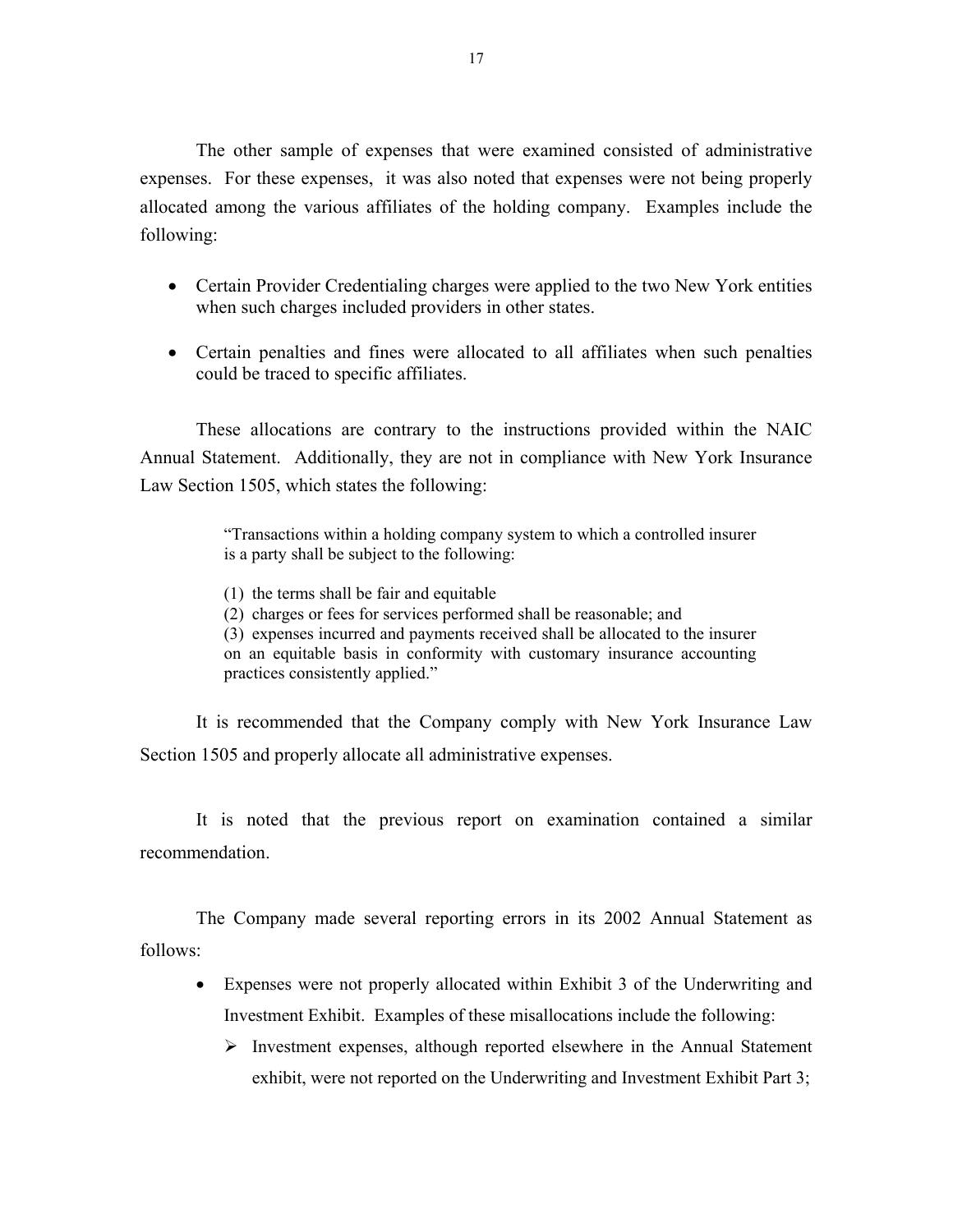- <span id="page-19-0"></span> $\triangleright$  Utilization review expenses are allocated to General Administrative Expenses instead of to claim adjustment expenses\* and
- $\triangleright$  Rather than establish the appropriate allocation between claim adjustment expenses and administrative expenses, the Company applied a set percent in each expense category.
- ¾ Interest on claims paid under New York's Prompt Pay Law was listed as a General Administration Expenses when such expenses should be listed as Claims Adjustment Expense.
- \$4.8 million of premium tax liabilities were misclassified as long-term liabilities.
- Balances for Line 1.2, 2.2, and 4.2 of Underwriting and Investment Exhibit Part 2A - Claims Liability End of Current Year were recorded incorrectly.
- Exhibit 4 of the Annual Statement did not reconcile properly in that the Company failed to separate the admitted receivables from the non-admitted portion. Additionally, the Exhibit showed no receivables between 31 and 90 days of age while there were receivables within that period.
	- \* Note: Effective 1/1/03 per Statutory Accounting Principle #85

It is recommended that the Company properly classify accounts within its financial statements.

#### I. Medco Strategic Alliance Agreement

On September 7, 2001, Oxford Health Plans, Inc. (OHPI) signed an Alliance Agreement (the "Agreement") with Merck-Medco Managed Care, L.L.C. ("Merck"). When Merck spun its subsidiary Medco Health Solutions Inc. ("Medco") off as a separate entity in 2003, Merck's rights and responsibilities under this agreement were also transferred to Medco. Medco also serves as the Plan's Pharmaceutical Benefits Manager ("PBM") under a separate agreement also executed on September 7, 2001.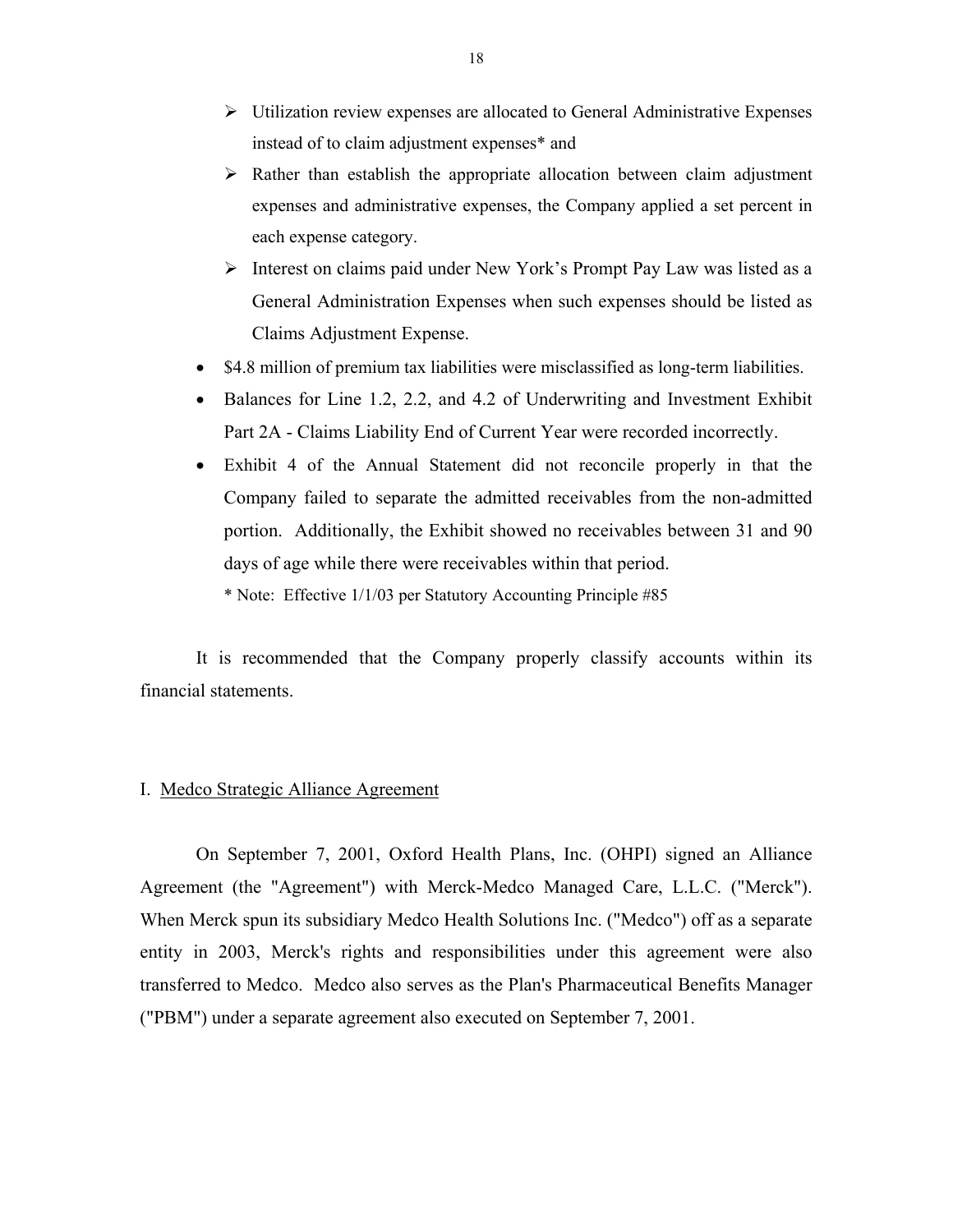The Agreement stipulates that OHPI was to receive \$82.9 million in consideration of services, of which \$50 million was allocated to ten years worth of Historical and Current claims information to be provided by OHPI.

The Department takes the position that in order to allow of the fair and equitable distribution of the payment proceeds based upon the use of data collected from claims submitted by policyholders its New York subsidiaries, such proceeds should be shared with subsidiaries Oxford Health Insurance, Inc. and Oxford Health Plans (NY) Inc.

It is recommended that the OHPI provide an appropriate share of its revenue from the sale of claim information to the Medco be returned to the New York policyholders.

While not adopting the Department's position, OHPI has agreed to resolve the matter in a manner consistent with the Department's recommendation. The terms of the resolution will be incorporated in a separate Stipulation.

The Department also has questioned whether Oxford's sharing of claims data under the Agreement with Medco complies with Privacy Rules established under the federal Health Information Portability and Accountability Act of 1996 (HIPAA), which were effective on April 4, 2003.

Oxford's position, which is based on the advice of its outside counsel, is that distribution of the claims data in its existing format is acceptable as a "limited data set" under the Privacy Rules. HIPAA allows covered entities to disclose protected health information in the form of a limited data set, provided that such disclosure is for the purpose of research, health care operations, or public health activities. Oxford further notes that, as part of the Agreement, Medco has signed a Business Associate Agreement that mandates Medco maintain the confidentiality of the claims information provided under the Agreement.

The Department continues to question whether the shared information has been adequately de-identified by Oxford, and whether Medco's use of the data qualifies as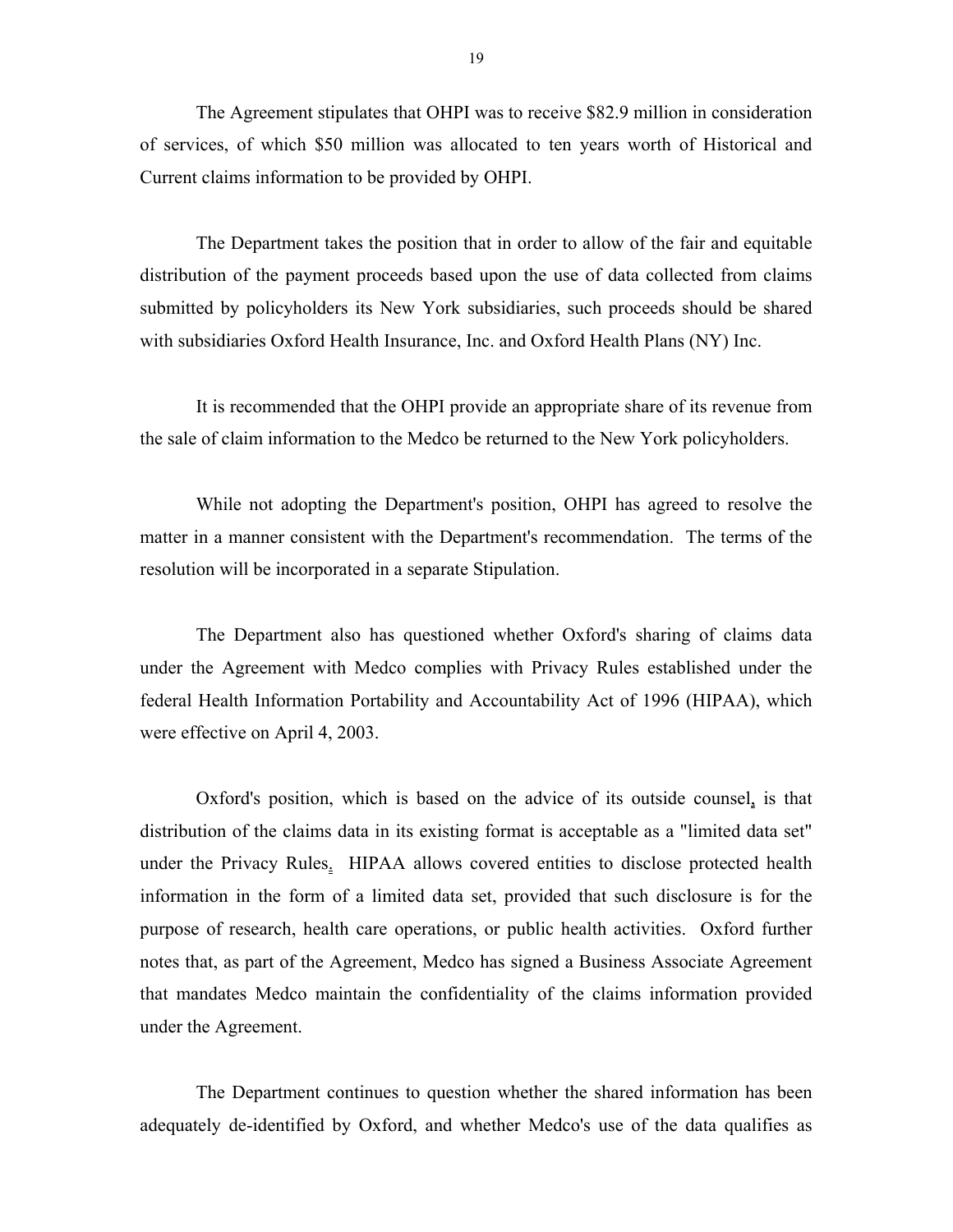research, health care operations, or public health activities as permitted under the HIPAA Privacy Rule for a "limited data set". The Department has also questioned whether the data provided under the terms of the Agreement, which contains extensive medical information, and which has been de-identified on a one-to-one basis (whereby claim numbers were replaced with a secondary set of numbers that are unique), can be compromised given that Medco's responsibilities as PBM give it access to the original claims information for any members purchasing medication under their Oxford contracts. In response Oxford again cited contractual provisions that require Medco to maintain the confidentiality of the claims information provided by OHPI under the Agreement.

As a result, the question of whether Oxford is in compliance with the Privacy Rules has been referred to the U.S. Department of Health and Human Services for their review.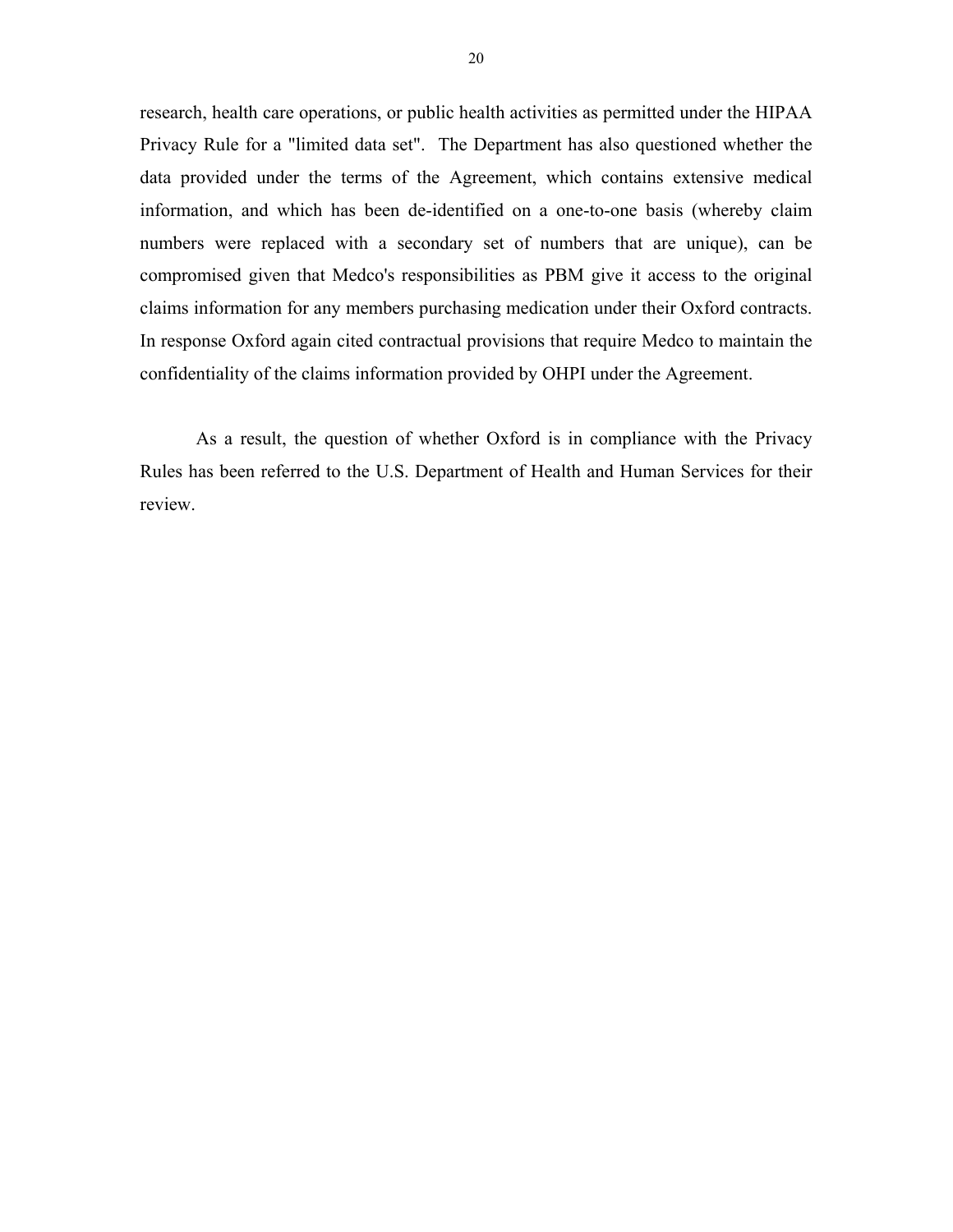## **3. FINANCIAL STATEMENTS**

## A. Balance Sheet

The following shows the assets, liabilities, and capital and surplus as determined by this examination as of December 31, 2002. This statement is the same as the balance sheet filed by the Company.

| Assets                                                                                                 | Plan              | Examination       | Difference |
|--------------------------------------------------------------------------------------------------------|-------------------|-------------------|------------|
| Bonds                                                                                                  | \$<br>239,619,660 | \$<br>239,619,660 | \$         |
| Cash and short-term investments                                                                        | 85,749,056        | 85,749,056        |            |
| Subtotals, cash and invested assets                                                                    | 325,368,716       | 325,368,716       |            |
| Accident and health premiums due and unpaid                                                            | 4,671,477         | 4,671,477         |            |
| Health care receivables                                                                                | 736,534           | 736,534           |            |
| Investment income due and accrued                                                                      | 2,776,005         | 2,776,005         |            |
| Amounts due from parent, subsidiaries and affiliates<br>Federal and foreign income tax recoverable and | 5,973,217         | 5,973,217         |            |
| interest thereon<br>Other nonadmitted assets                                                           | 3,200,500         | 3,200,500         |            |
| Total assets                                                                                           | \$<br>342,726,449 | \$<br>342,726,449 | \$         |
| Liabilities                                                                                            |                   |                   |            |
| Claims unpaid                                                                                          | \$<br>136,949,362 | \$<br>136,949,362 | \$         |
| Unpaid claims adjustment expenses                                                                      | 2,993,483         | 2,993,483         |            |
| Premiums received in advance                                                                           | 24,738,587        | 24,738,587        |            |
| General expenses due or accrued                                                                        | 496,564           | 496,564           |            |
| Federal and foreign income tax payable and interest                                                    |                   |                   |            |
| thereon                                                                                                | 4,186,999         | 4,186,999         |            |
| Amounts due to parent, subsidiaries and affiliates                                                     | 2,970,837         | 2,970,837         |            |
| Payable for securities                                                                                 | 1,034,053         | 1,034,053         |            |
| Aggregate write-ins for other liabilities                                                              | 4,816,922         | 4,816,922         |            |
| <b>Total liabilities</b>                                                                               | \$<br>178,186,807 | \$<br>178,186,807 | \$         |
| Capital and surplus                                                                                    |                   |                   |            |
| Common capital stock                                                                                   | 1,000,000         | 1,000,000         |            |
| Gross paid in and contributed surplus                                                                  | 44,610,000        | 44,610,000        |            |
| Aggregate write-ins for other than special surplus                                                     |                   |                   |            |
| funds                                                                                                  | 210,000           | 210,000           |            |
| Unassigned funds (surplus)                                                                             | 118,719,642       | 118,719,642       |            |
| Total capital and surplus                                                                              | \$<br>164,539,642 | \$<br>164,539,642 | \$         |
| Total liabilities, capital and surplus                                                                 | \$<br>342,726,449 | \$<br>342,726,449 | \$         |

The Internal Revenue Service has completed its audits of the consolidated tax returns filed on behalf of the Company through 2001. All material adjustments, if any, made subsequent to the date of examination and arising from said audits, are reflected in the financial statements included in this report. The examiner is unaware of any potential exposure of the Company to any further tax assessment and no liability has been established herein relative to such contingency.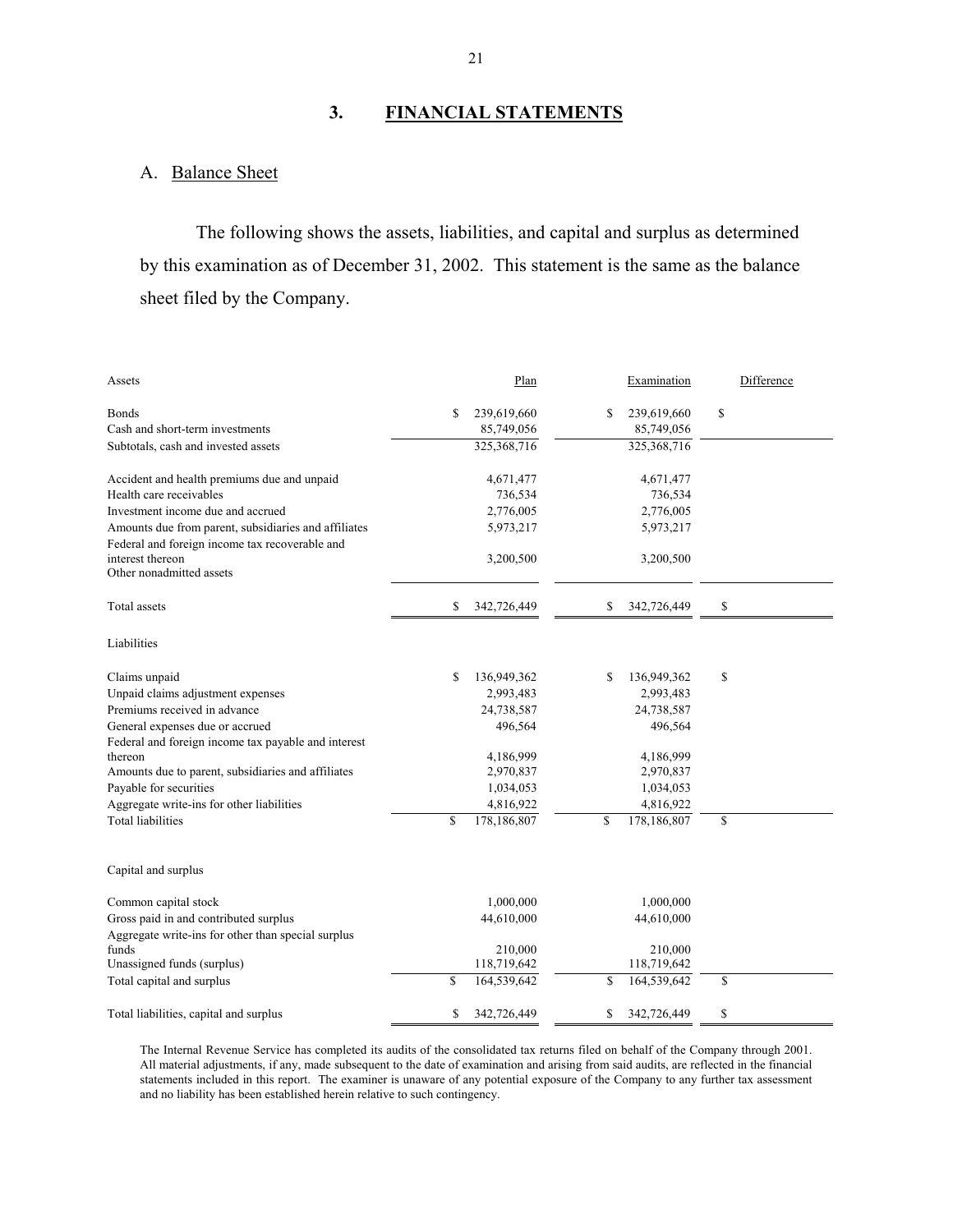B. Statement of Revenue and Expenses

Capital and Surplus increased \$30,995,856 during the five-year examination period, (January 1, 1998 through December 31, 2002) detailed as follows:

| Income                                                |                  |               |                   |        |                   |
|-------------------------------------------------------|------------------|---------------|-------------------|--------|-------------------|
| Net premium income                                    |                  | \$            | 2,932,113,127     |        |                   |
| Total revenues                                        |                  |               |                   | \$     | 2,932,113,127     |
| <b>Expenses</b>                                       |                  |               |                   |        |                   |
| Hospital/medical benefits                             |                  | $\mathsf{\$}$ | 1,977,892,307     |        |                   |
| Other professional services                           |                  |               | 472,826           |        |                   |
| Outside referrals                                     |                  |               | 4,857,347         |        |                   |
| Emergency room and out-of-area                        |                  |               | 164,875,862       |        |                   |
| Prescription drugs                                    |                  |               | 116,789,979       |        |                   |
| Aggregate write-ins for other medical and hospital    |                  |               | 96,287,279        |        |                   |
| Subtotal                                              |                  |               | 2,361,175,600     |        |                   |
| Net reinsurance recoveries                            |                  |               | (12, 287, 649)    |        |                   |
| Total medical and hospital                            |                  |               | 2,373,463,249     |        |                   |
| Claims adjustment expenses                            |                  |               | 87,507,848        |        |                   |
| General administrative expenses (less)                |                  |               | 433, 124, 725     |        |                   |
| Total underwriting deductions                         |                  |               |                   |        | 2,894,095,822     |
| Net underwriting gain                                 |                  |               |                   |        | \$<br>38,017,305  |
| Net investment income earned                          |                  |               |                   |        | 64,782,530        |
| Net realized capital gains                            |                  |               |                   |        | 7,611,471         |
| Net gain from agents' or premium balances charged off |                  |               |                   |        | 1,494,500         |
| Aggregate write-ins for other income or expenses      |                  |               |                   |        | 2,147,785         |
| Net income before federal income taxes                |                  |               |                   |        | 114,053,591       |
| Federal and foreign income taxes incurred             |                  |               |                   |        | 47,983,000        |
| Net income                                            |                  |               |                   |        | \$<br>66,115,591  |
| Capital and surplus as of December 31, 1997           |                  |               |                   |        | \$<br>133,543,786 |
|                                                       |                  | Gains         |                   | Losses |                   |
| Net income                                            | \$<br>66,115,591 |               | \$                |        |                   |
| Change in net deferred income tax                     | 1,108,500        |               |                   |        |                   |
| Change in nonadmitted assets                          | 2,396,091        |               |                   |        |                   |
| Cumulative effect of changes in accounting principles | 2,092,000        |               |                   |        |                   |
| Paid in (surplus adjustments)                         | 44,460,000       |               |                   |        |                   |
| Dividends to stockholders                             |                  |               | (86, 288, 600)    |        |                   |
| Other changes                                         | 1,112,274        |               |                   |        |                   |
|                                                       | \$117,284,456    |               | \$ (86, 288, 600) |        |                   |
| Net change in capital and surplus                     |                  |               |                   |        | 30,995,856        |

Capital and surplus per examination as of December 31, 2002 \$ 164,539,642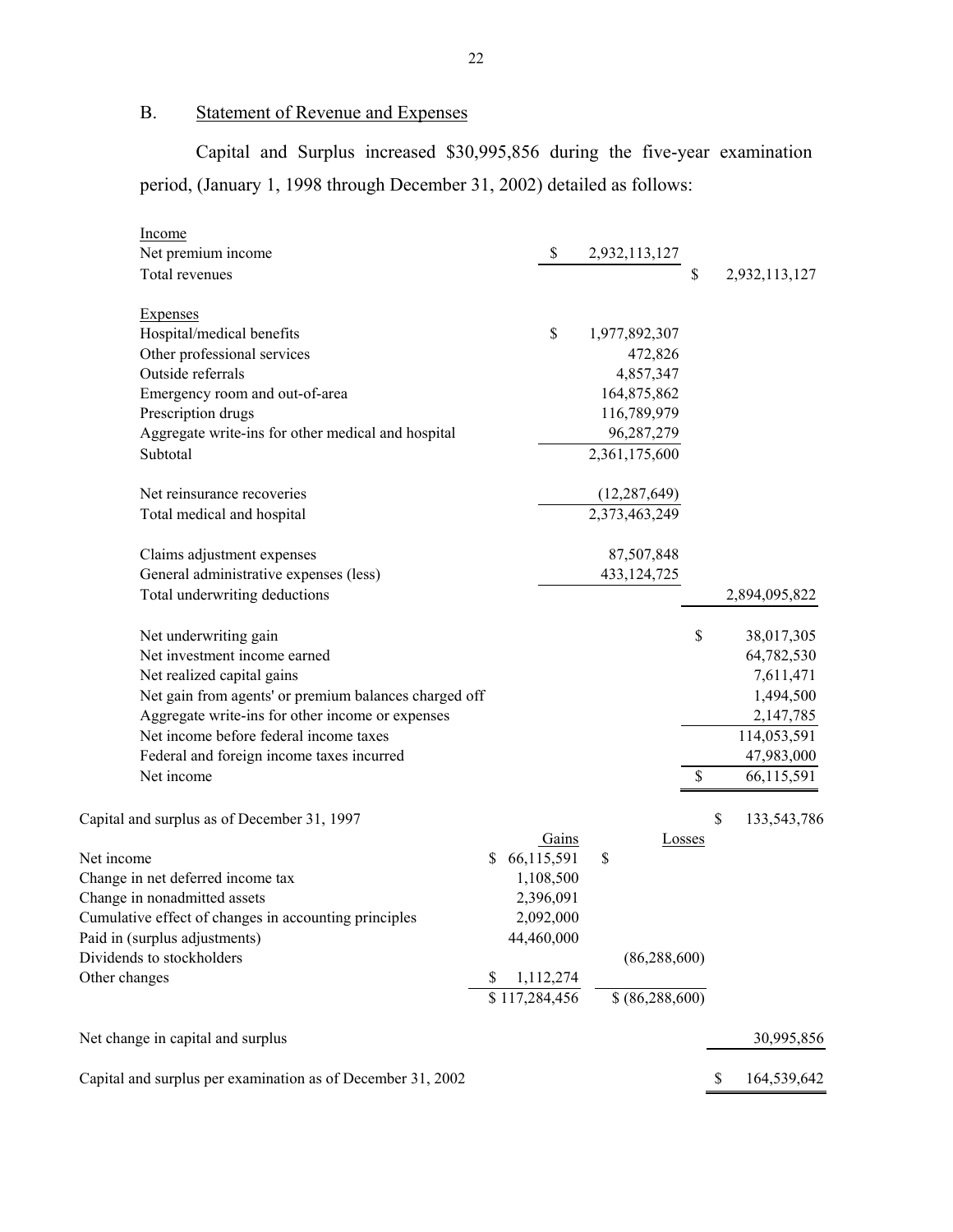#### **4. CLAIMS UNPAID**

<span id="page-24-0"></span>The examination liability of \$136,949,362 is the same as the amount reported by the Company as of December 31, 2002.

The examination analysis was conducted in accordance with generally accepted actuarial principles and practices and was based on statistical information contained in the Plan's internal records and in its filed annual statements.

## **5. TREATMENT OF POLICYHOLDERS AND CLAIMANTS**

A supplemental Report on Examination as of September 30, 2001, which detailed a review of the manner in which OHI conducted its business practices and fulfilled its contractual obligations to its policyholders and claimants was filed November 20, 2002.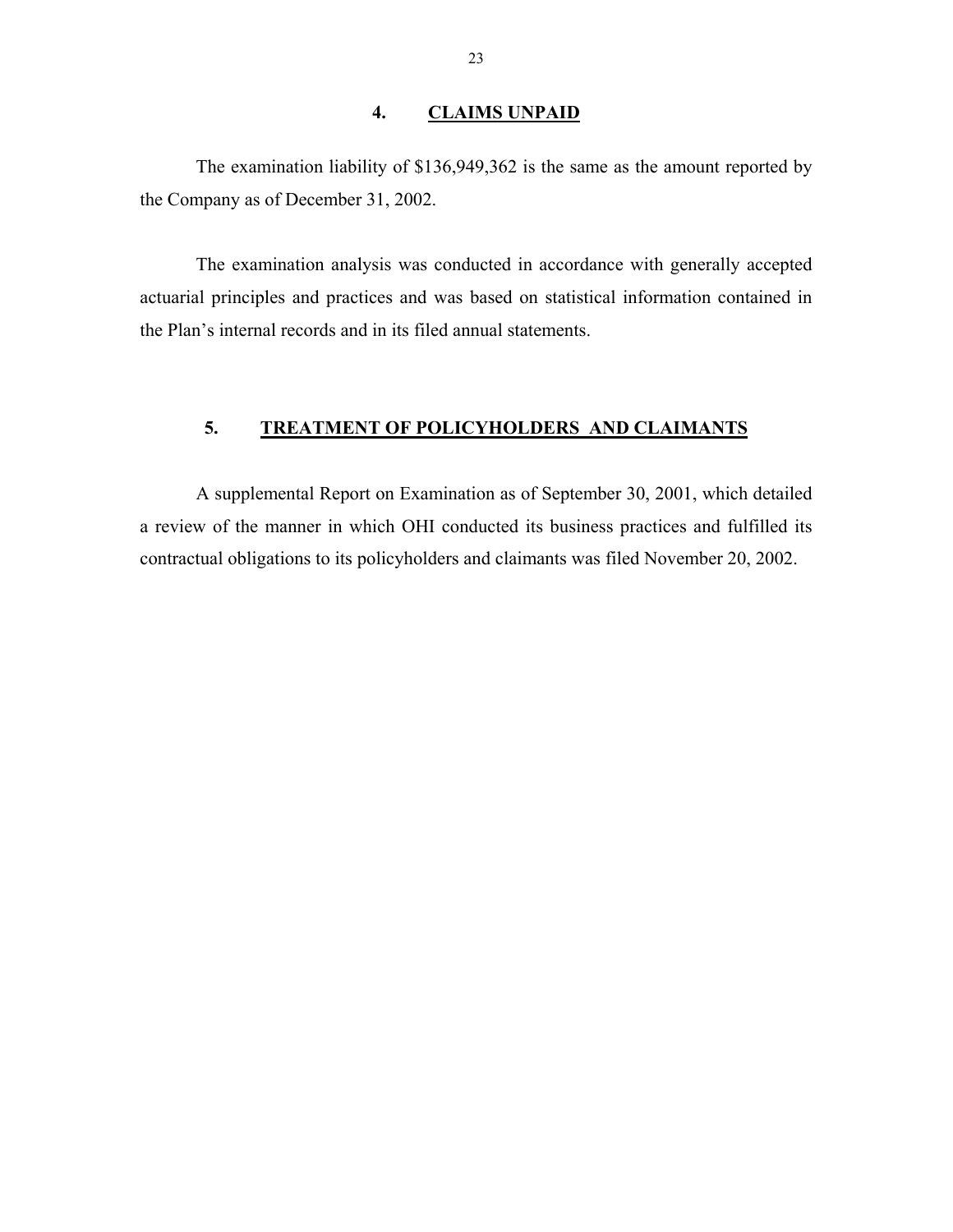### **6. COMPLIANCE WITH PRIOR REPORT ON EXAMINATION**

PAGE NO.

#### <span id="page-25-0"></span>**ITEM**

Management

A. <u>Management</u><br>
i. It is recommended that directors who are unable or 7 unwilling to attend meetings consistently should resign or be replaced.

This report contains a similar recommendation.

ii. It is recommended that the Company continue its efforts to 8 fill the vacancies of its Board so that it complies with Section  $1201(a)(5)(v)$  of the New York Insurance Law and its charter and by-laws.

The Company has complied with this recommendation.

#### Conduct of Examination

B. Conduct of Examination<br>i. It is recommended that OHI continue its efforts to comply 10 with Sections  $310(a)(2)$  and  $(a)(3)$  of the New York Insurance Law and provide requested information in a timely and complete manner.

The Company has complied with this recommendation.

ii. It is recommended that more efficient procedures in 10 gathering information be put in place to expedite future examinations.

The Company has complied with this recommendation.

- **Holding Company System**
- C. Holding Company System<br>
i. It is recommended that the Company report transactions 18 regarding its holding company system properly in its filings with this Department and that documentation be maintained to support these transactions.

The Company has complied with this recommendation.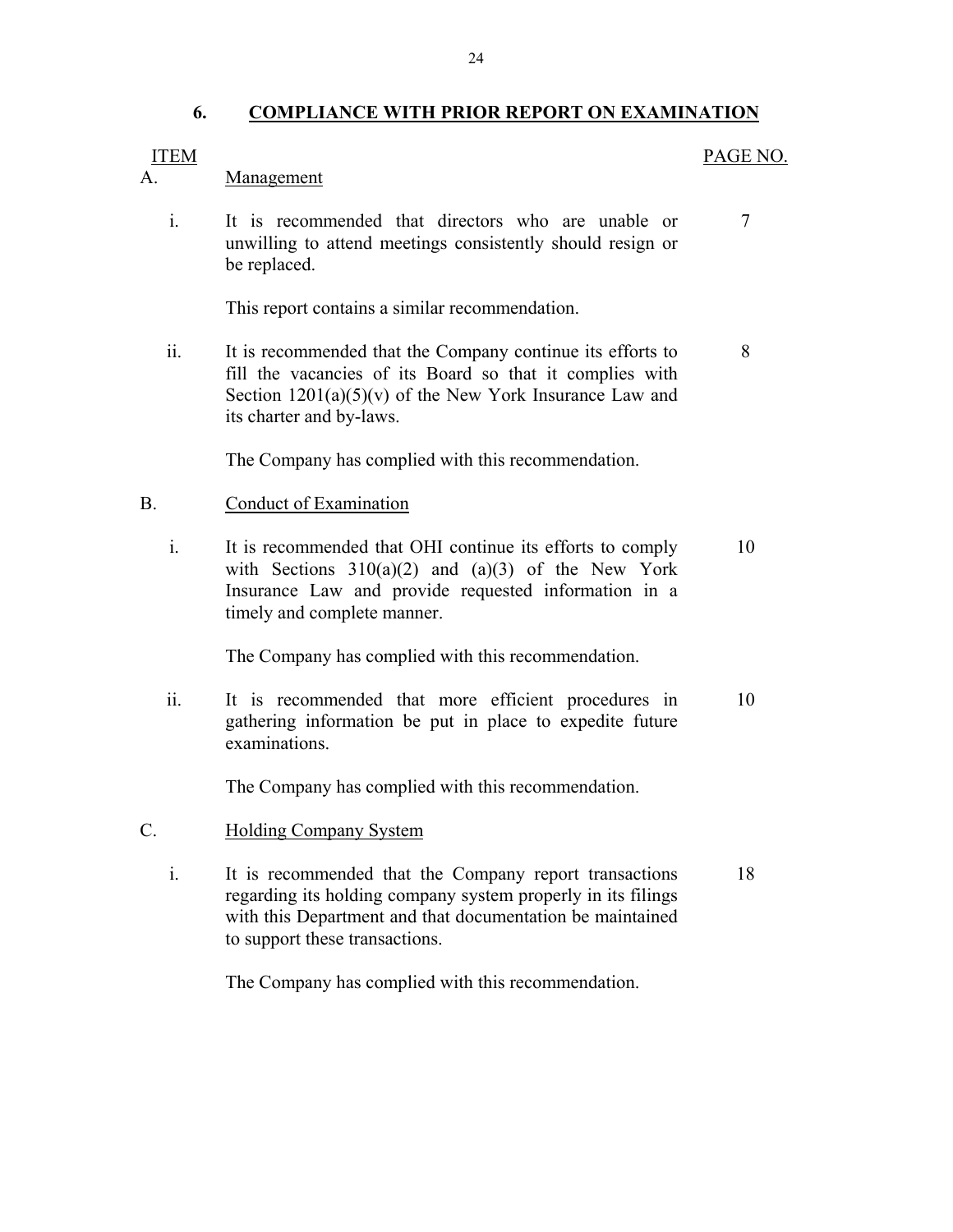| ΈM   |                                                                                                                                                                                                                                                                     | PAGE NO. |
|------|---------------------------------------------------------------------------------------------------------------------------------------------------------------------------------------------------------------------------------------------------------------------|----------|
| ii.  | It is recommended that the Company report its inter-<br>company account balances on an entity-specific basis.                                                                                                                                                       | 18       |
|      | The Company has complied with this recommendation.                                                                                                                                                                                                                  |          |
| iii. | It is recommended that the Company perform timely<br>reconciliations of its inter-company accounts and that they<br>be settled timely and in accordance with underlying<br>agreements and applicable statutes.                                                      | 18       |
|      | The Company has complied with this recommendation.                                                                                                                                                                                                                  |          |
| D.   | <b>Administrative Services Agreements</b>                                                                                                                                                                                                                           |          |
| i.   | It is recommended that OHI maintain its records in a<br>manner that facilitates clear and accurate reporting and<br>which will permit this Department to verify the correctness<br>of the fees charged and the parties' adherence to the terms<br>of the Agreement. | 20       |
|      | The Company has complied with this recommendation.                                                                                                                                                                                                                  |          |
| ii.  | It is recommended that the Company comply with Section<br>1505(c) of the New York Insurance Law.                                                                                                                                                                    | 22       |
|      | This report contains a similar recommendation.                                                                                                                                                                                                                      |          |
| 111. | It is recommended that OHI comply with the terms of its<br>Agreement whereby monies due to/from OHPNY do not<br>pass through Oxford.                                                                                                                                | 22       |
|      | The Company has complied with this recommendation.                                                                                                                                                                                                                  |          |
| iv.  | It is recommended that procedures be implemented to<br>prevent large balances from accumulating in the inter-<br>company accounts, and/or if a large balance does<br>accumulate, it should be resolved in an equitable (payment<br>of interest) and timely manner.  | 22       |
|      | The Company has complied with this recommendation.                                                                                                                                                                                                                  |          |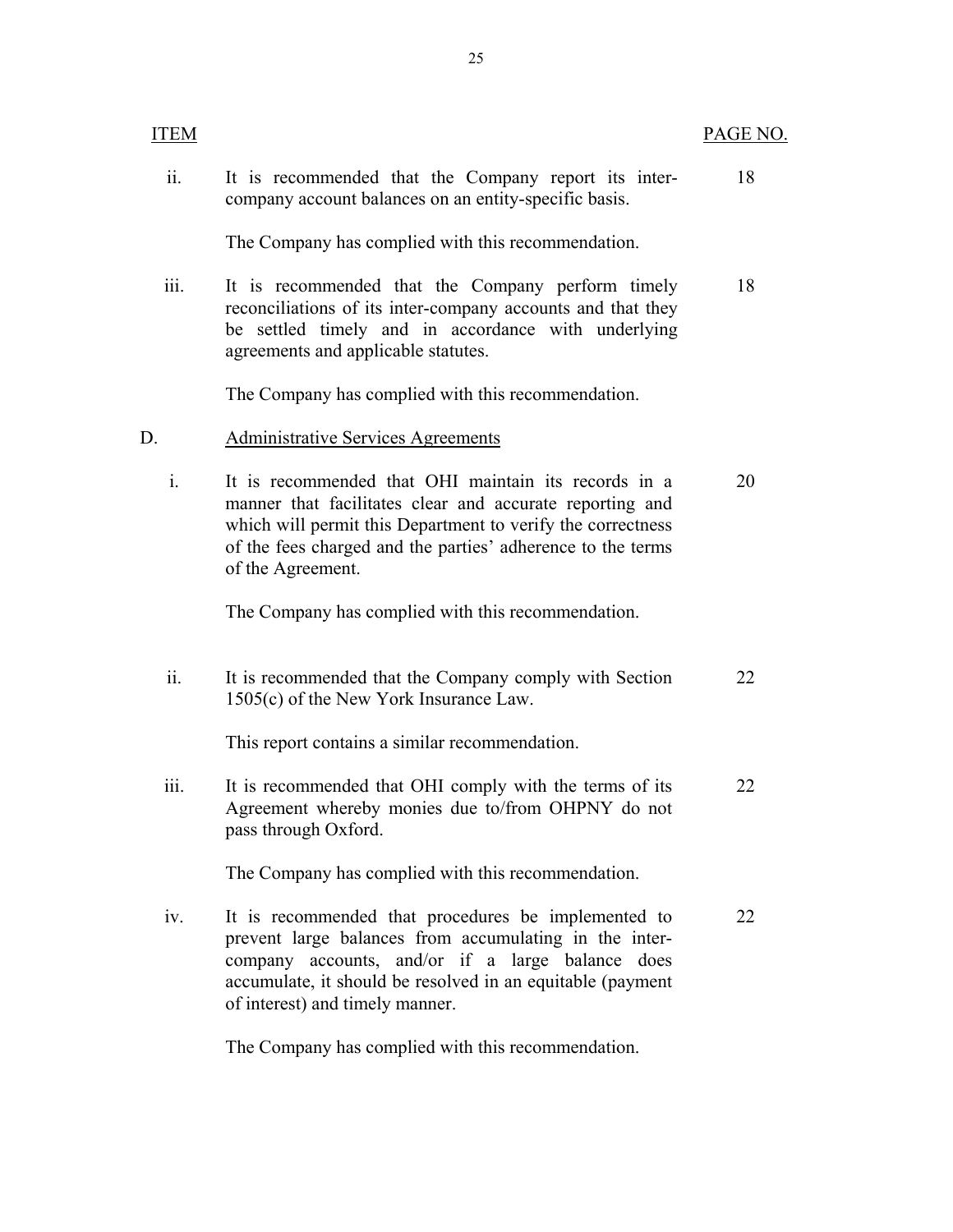| <b>ITEM</b>       |                                                                                                                                                                                                                                    | PAGE NO.  |
|-------------------|------------------------------------------------------------------------------------------------------------------------------------------------------------------------------------------------------------------------------------|-----------|
| V.                | It is recommended that the inter-company accounts be<br>settled in compliance with the provisions of inter-company<br>agreements and applicable statutes.                                                                          | 22        |
|                   | The Company has complied with this recommendation.                                                                                                                                                                                 |           |
| $\overline{vi}$ . | It is recommended that OHI act in compliance with the<br>terms of the Agreement and determine if any funds are due<br>it under the terms of the Agreement.                                                                         | 23        |
|                   | The Company has complied with this recommendation.                                                                                                                                                                                 |           |
| vii.              | It is recommended that the Company require its certified<br>public accountants to determine compliance with the terms<br>of its Agreement on an annual basis                                                                       | 23        |
|                   | The Company has complied with this recommendation.                                                                                                                                                                                 |           |
| viii.             | It is recommended that the Company act in accordance<br>with the settlement terms detailed in the Agreement                                                                                                                        | 25        |
|                   | The Company has complied with this recommendation.                                                                                                                                                                                 |           |
| ix.               | It is recommended that the aforementioned inter-<br>company account be settled in compliance with the<br>provisions of the Agreement.                                                                                              | 26        |
|                   | The Company has complied with this recommendation.                                                                                                                                                                                 |           |
| Χ.                | recommended that the<br>Company<br>notify the<br>It is<br>Superintendent of all changes to its Exhibit A, so that the<br>Superintendent may decide whether any change is<br>"material" pursuant to Article 15 of the Insurance Law | 26        |
|                   | The Company has complied with this recommendation.                                                                                                                                                                                 |           |
| X1.               | It is recommended that the Company put in place formal<br>documented policies, procedures, and performance<br>standards, and a procedure for determining that they are<br>being complied with.                                     | $26 - 27$ |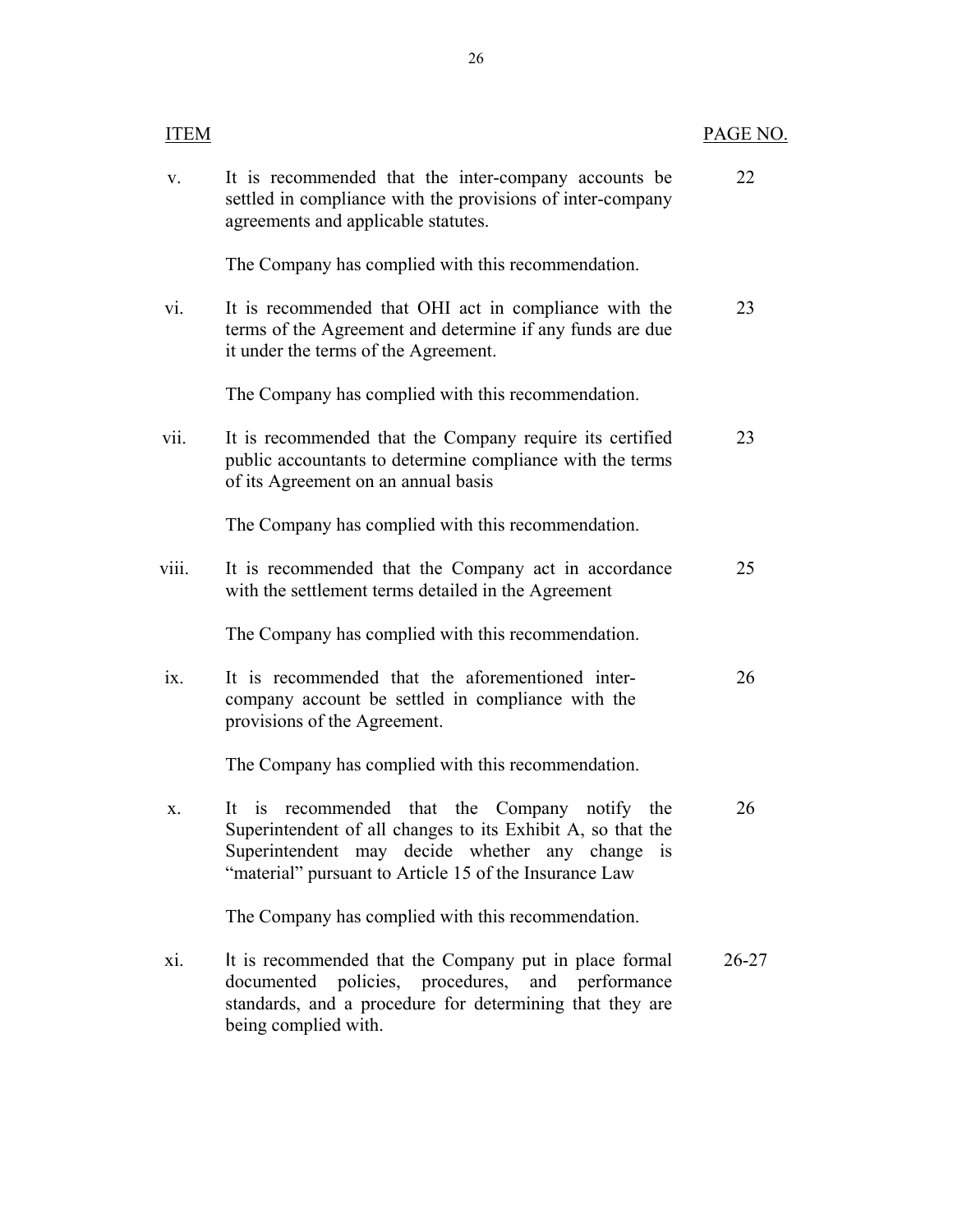| Except in one instance as discussed within this report, the<br>Company has complied with this recommendation.<br>Е.<br>Reinsurance<br>$\mathbf{i}$ .<br>It is recommended that the Company verify that its new<br>reinsurance agreement includes the above referenced<br>wording, as well as any other provisions mandated by this<br>Department.<br>The Company has complied with this recommendation.<br>F.<br><b>Abandoned Property Law</b><br>$\mathbf{i}$ .<br>It is again recommended that the Company make the<br>required filings under the captioned Law.<br>The Company has complied with this recommendation. |    |
|--------------------------------------------------------------------------------------------------------------------------------------------------------------------------------------------------------------------------------------------------------------------------------------------------------------------------------------------------------------------------------------------------------------------------------------------------------------------------------------------------------------------------------------------------------------------------------------------------------------------------|----|
|                                                                                                                                                                                                                                                                                                                                                                                                                                                                                                                                                                                                                          |    |
|                                                                                                                                                                                                                                                                                                                                                                                                                                                                                                                                                                                                                          |    |
|                                                                                                                                                                                                                                                                                                                                                                                                                                                                                                                                                                                                                          | 29 |
|                                                                                                                                                                                                                                                                                                                                                                                                                                                                                                                                                                                                                          |    |
|                                                                                                                                                                                                                                                                                                                                                                                                                                                                                                                                                                                                                          |    |
|                                                                                                                                                                                                                                                                                                                                                                                                                                                                                                                                                                                                                          | 30 |
|                                                                                                                                                                                                                                                                                                                                                                                                                                                                                                                                                                                                                          |    |
| G.<br><b>Audited Financial Statements</b>                                                                                                                                                                                                                                                                                                                                                                                                                                                                                                                                                                                |    |
| i.<br>It is recommended that a separate management letter be<br>issued for OHI, and that these letters be reviewed by its<br>board members and any appropriate committees                                                                                                                                                                                                                                                                                                                                                                                                                                                | 30 |
| The Company has complied with this recommendation.                                                                                                                                                                                                                                                                                                                                                                                                                                                                                                                                                                       |    |
| Н.<br><b>Disaster Recovery Plan</b>                                                                                                                                                                                                                                                                                                                                                                                                                                                                                                                                                                                      |    |
| It is recommended that OHI implement a plan for the<br>conduct of business and the continuity of management in<br>the event of a catastrophic fire or other disaster.<br>Consideration should also be given to the adoption of<br>emergency by-laws.                                                                                                                                                                                                                                                                                                                                                                     | 32 |

The Company has complied with this recommendation.

PAGE NO.

**ITEM**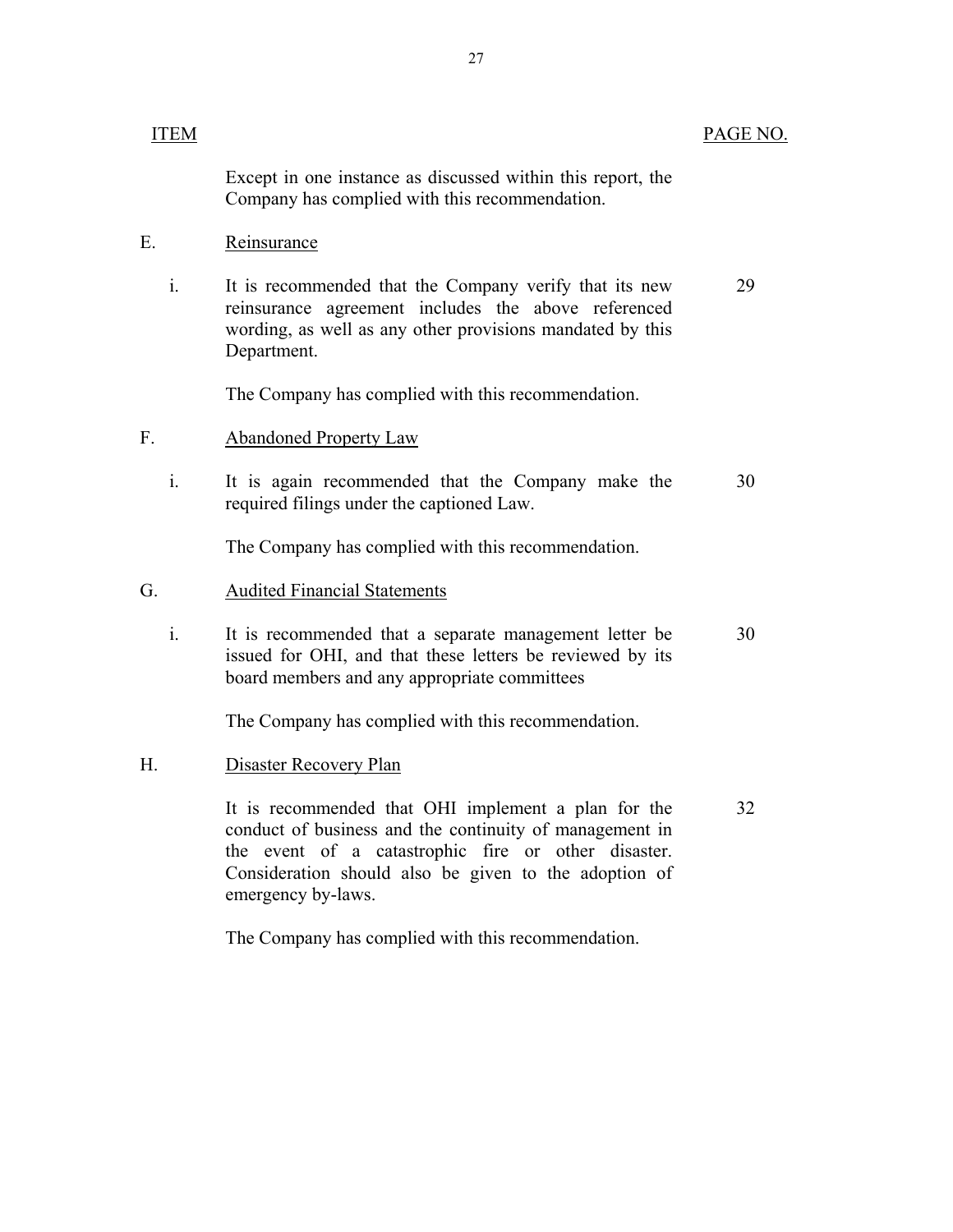|    | <b>ITEM</b>    |                                                                                                                                                                                                                                                                                                                                                                                                                                                                                                            | PAGE NO. |
|----|----------------|------------------------------------------------------------------------------------------------------------------------------------------------------------------------------------------------------------------------------------------------------------------------------------------------------------------------------------------------------------------------------------------------------------------------------------------------------------------------------------------------------------|----------|
| I. |                | Record Keeping and Reporting                                                                                                                                                                                                                                                                                                                                                                                                                                                                               |          |
|    | $\mathbf{i}$ . | It is recommended that OHI maintain sufficiently detailed<br>internal records which can be used to support all the<br>information reported in its quarterly and annual statements<br>filed with this Department                                                                                                                                                                                                                                                                                            | 36       |
|    |                | The Company has complied with this recommendation.                                                                                                                                                                                                                                                                                                                                                                                                                                                         |          |
|    | ii.            | It is recommended that Oxford implement a general ledger<br>system that would allow information on a subsidiary level<br>basis to be more easily determined and documented.                                                                                                                                                                                                                                                                                                                                | 36       |
|    |                | The Company has complied with this recommendation.                                                                                                                                                                                                                                                                                                                                                                                                                                                         |          |
| J. |                | Premiums Receivable                                                                                                                                                                                                                                                                                                                                                                                                                                                                                        |          |
|    | i.             | It is recommended that the Company develop the capacity<br>to generate additional reports, such as an improved<br>premium aging report, to assist verification by its<br>management, external auditors, and this Department, of<br>the premiums receivable ledger asset, and to enhance the<br>Company's collection procedures.<br>Therefore, it is<br>recommended that the Company's independent auditors<br>specifically report on this matter as part of its engagement<br>for the year-end 1998 audit. | 42       |
|    |                | The Company has complied with this recommendation.                                                                                                                                                                                                                                                                                                                                                                                                                                                         |          |
|    | ii.            | It is recommended that the Company better document the<br>adjustments to its premiums receivable account so that they<br>can be verified, tested for reasonableness, and used by<br>management to analyze the accuracy of its accounts and                                                                                                                                                                                                                                                                 | 42       |

The Company has complied with this recommendation.

determine the adequacy of its collection practices.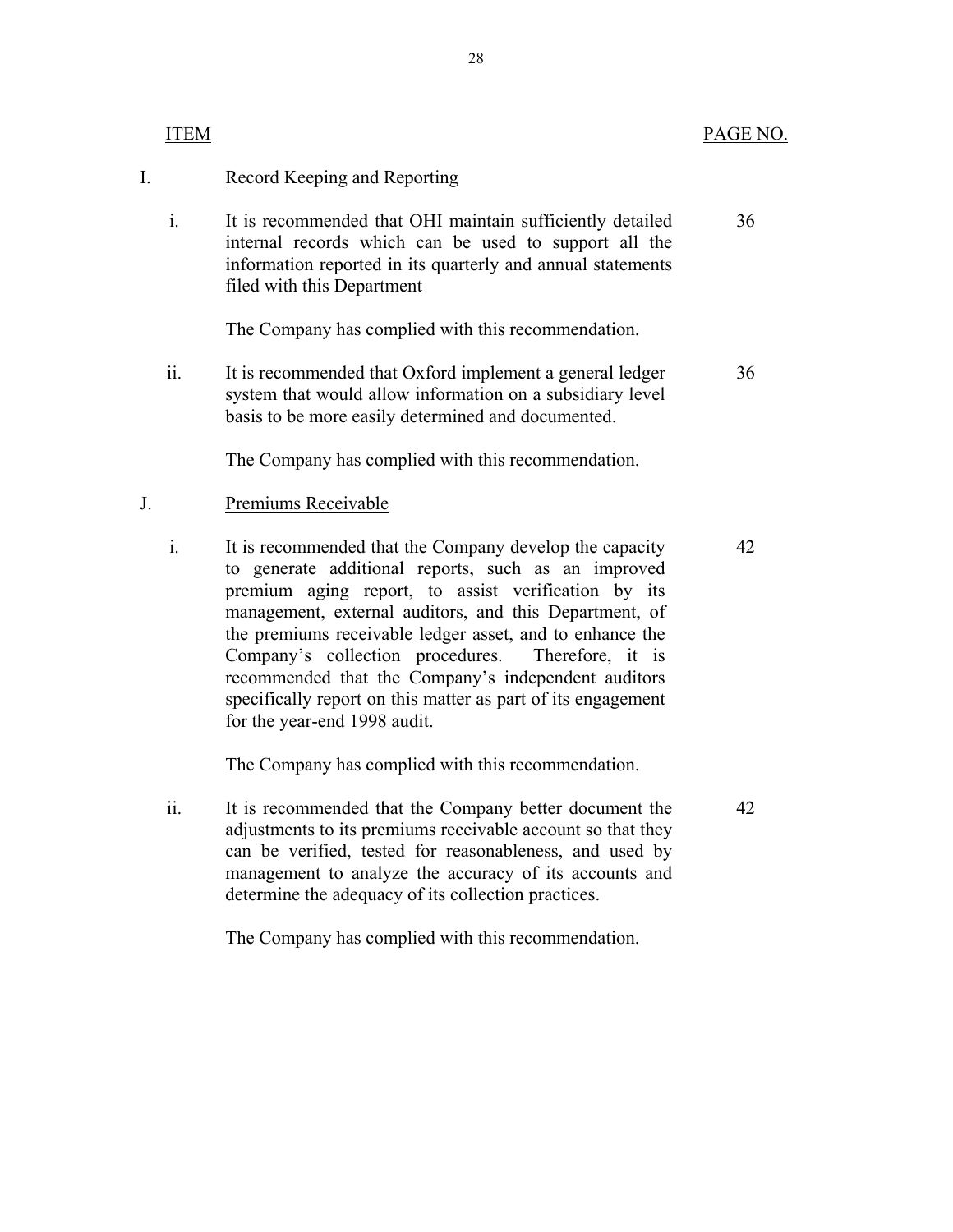#### PAGE NO.

42

- **ITEM** 
	- iii. It is recommended that the Company delete groups/policyholders from its billing system upon termination of the policy to enhance the accuracy of its premiums receivable asset.

The Company has complied with this recommendation.

iv. It is recommended that the Company calculate its overdue premiums in compliance with Section  $1301(a)(11)$  of the New York Insurance Law and the rules set forth in the unnumbered Department Circular Letter dated November 29, 1978. 43

The Company has complied with this recommendation.

v. It is recommended that the Company comply with the *NAIC Accounting Practices and Procedures Manual for Life and Accident and Health* by calculating its premiums more than 90 days past due as "not-admitted assets" and showing premiums due and unpaid as "ledger assets" rather than "non-ledger assets" in its filed annual and quarterly statements. 43

The Company has complied with this recommendation.

### Claims Payable

K. Claims Payable<br>i. It is recommended that the Company separate its "negative" liabilities" and "non-claim liabilities" from its reserve for "reported claims in process of adjustment" and its "incurred but not reported" ("IBNR") claims" 53

The Company has complied with this recommendation.

ii. It is recommended that the Company audit the information provided by its pharmacy administrator, PCS. 53

> The Company administrator. has since replaced its pharmacy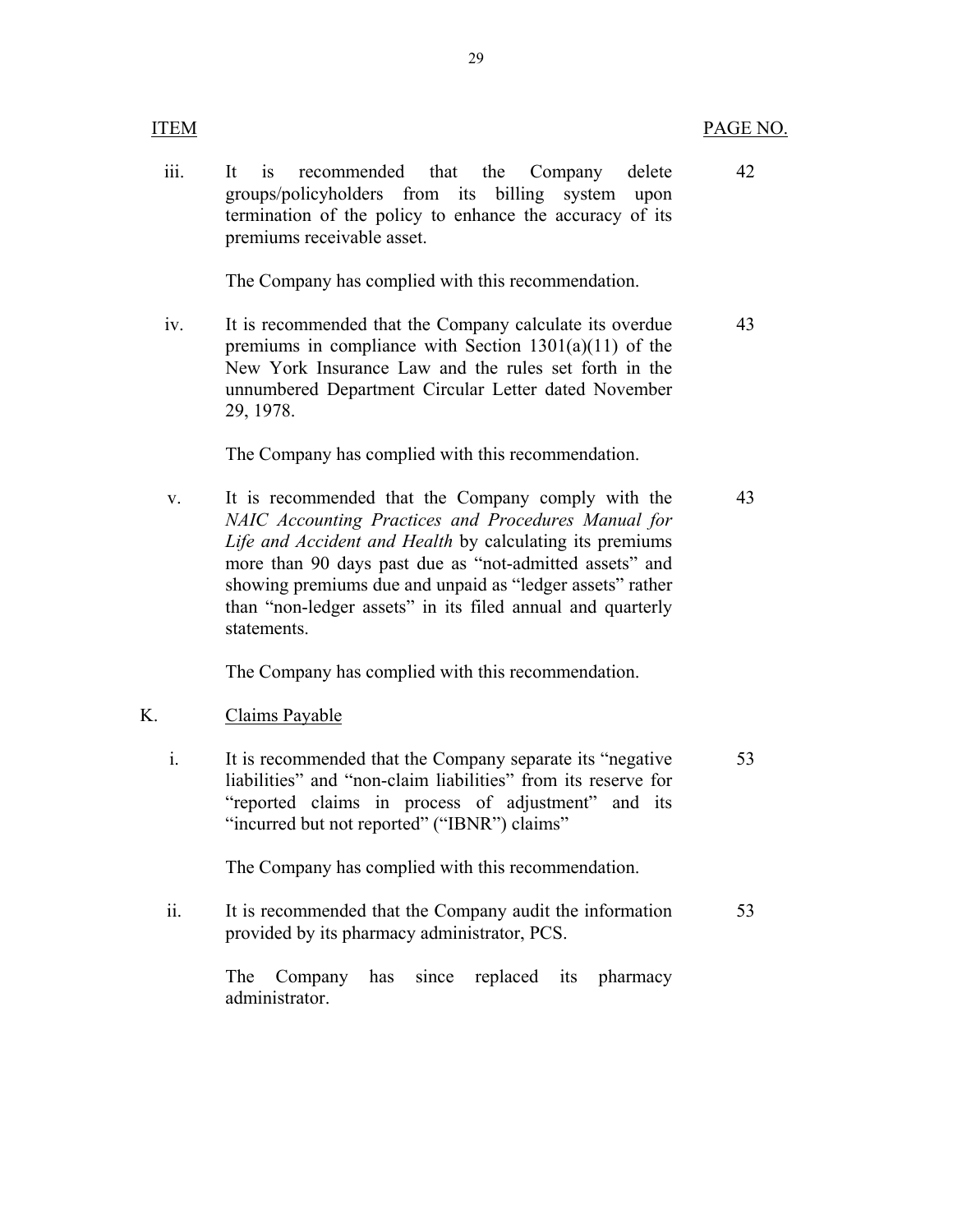#### **ITEM**

54

## Other Current Liabilities

L. Other Current Liabilities<br>It is recommended that the Company segregate from its "Claims payable" liability any amount not deemed to be "reported claims in process of adjustment" and/or"incurred but not reported" (IBNR) claims. Further, the Company should set-up its "negative accounts payable" as assets, and value them accordingly.

The Company has complied with this recommendation.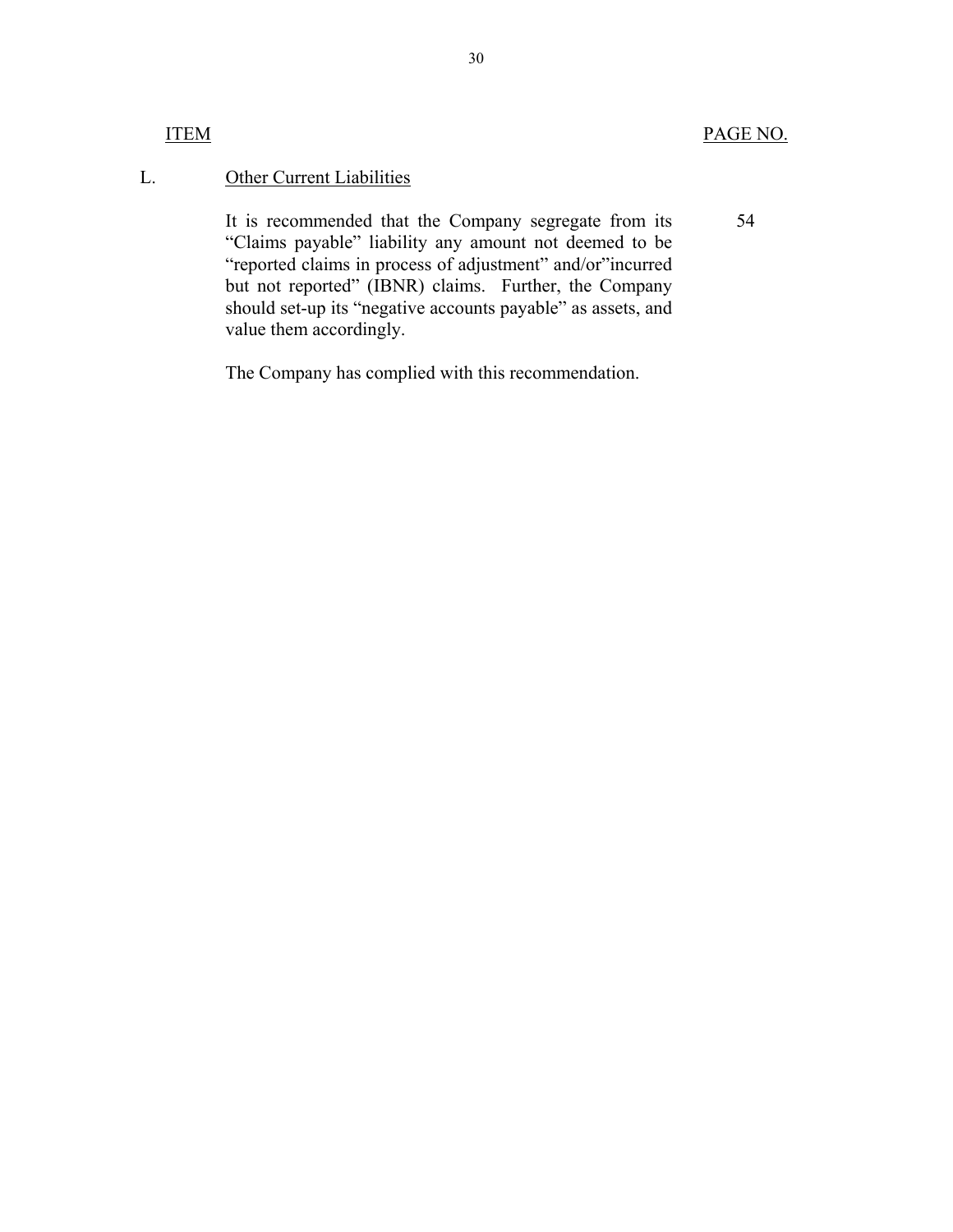## **7. SUMMARY OF COMMENTS AND RECOMMENDATIONS**

#### **ITEM**

#### PAGE NO.

4

6

9

#### Management

- A. <u>Management</u><br>i. It is recommended that the Company properly report its directors in its financial statements and filings. 4
	- ii. Members of the board have a fiduciary responsibility and must evince an ongoing interest in the affairs of the insurer. It is essential that board members attend meetings consistently and set forth their views on relevant matters so that appropriate decisions may be reached by the board. Individuals who fail to attend at least one-half of the regular meetings do not fulfill such criteria. Board members who are unable or unwilling to attend meetings consistently should resign or be replaced.

A similar recommendation was made in the previous report on examination.

iii. It is recommended that the board withdraw its blanket approval from future dividends and approve each on an individual basis.

> It is noted that the Company has complied with this recommendation.

#### B. Reinsurance

- i. It is recommended that OHI comply with the reinsurance agreement between OHI and OHPNJ and evaluate the premium rate on an annual basis. 9
- ii. It is recommended that OHI repay the reinsurance premiums improperly received by it from OHPNJ.

It is noted that the Company has complied with this recommendation.

iii. It is recommended that the Company develop a manual for the underwriting and administration of re-insurance. 9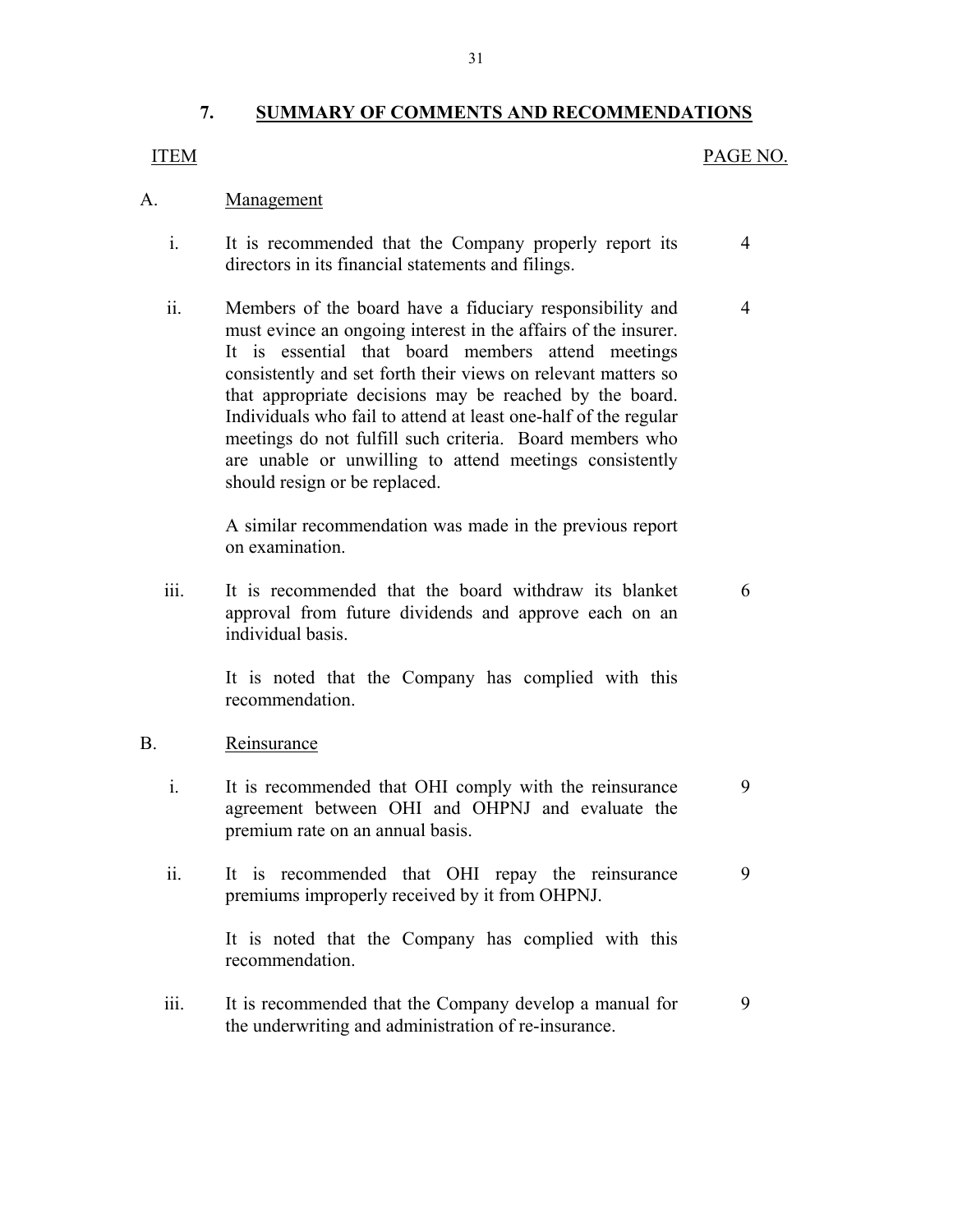#### **ITEM**

iv. It is recommended that OHI discontinue reporting the Celtic Insurance agreement as reinsurance in Schedule S of its Annual Statement.

> It is noted that the Company has complied with this recommendation.

#### **Investment Activities**

C. Investment Activities<br>i. It is recommended that the Company comply with New York Insurance Law  $\frac{1404(a)(10)(B)(i)}{I}$  and not invest more that 10% of its admitted assets in the securities of any one institution. 13

> It is noted that the Company has complied with this recommendation as of December 31, 2003.

- ii. It is recommended that the investment guidelines be rewritten to clearly specify those types of investments that are permitted. 14
- iii. It is recommended that the Company remove the responsibility for final approval of financial transactions from the responsibility of providing financial direction to the custodian. 14

- D. Provider/TPA Arrangements -Risk-Sharing / Fraud Prevention<br>i. It is recommended that Oxford ensure that all of its Third Party Administration Agreements establish appropriate specific standards for record retention. It is further recommended that Oxford adequately monitor its TPAs in order to assure that fraud prevention requirements are met. 15
	- ii. It is recommended that the Company require its Third Party Administrator Triad to submit Corrective Action Plans within the time period established within their contract. 15

10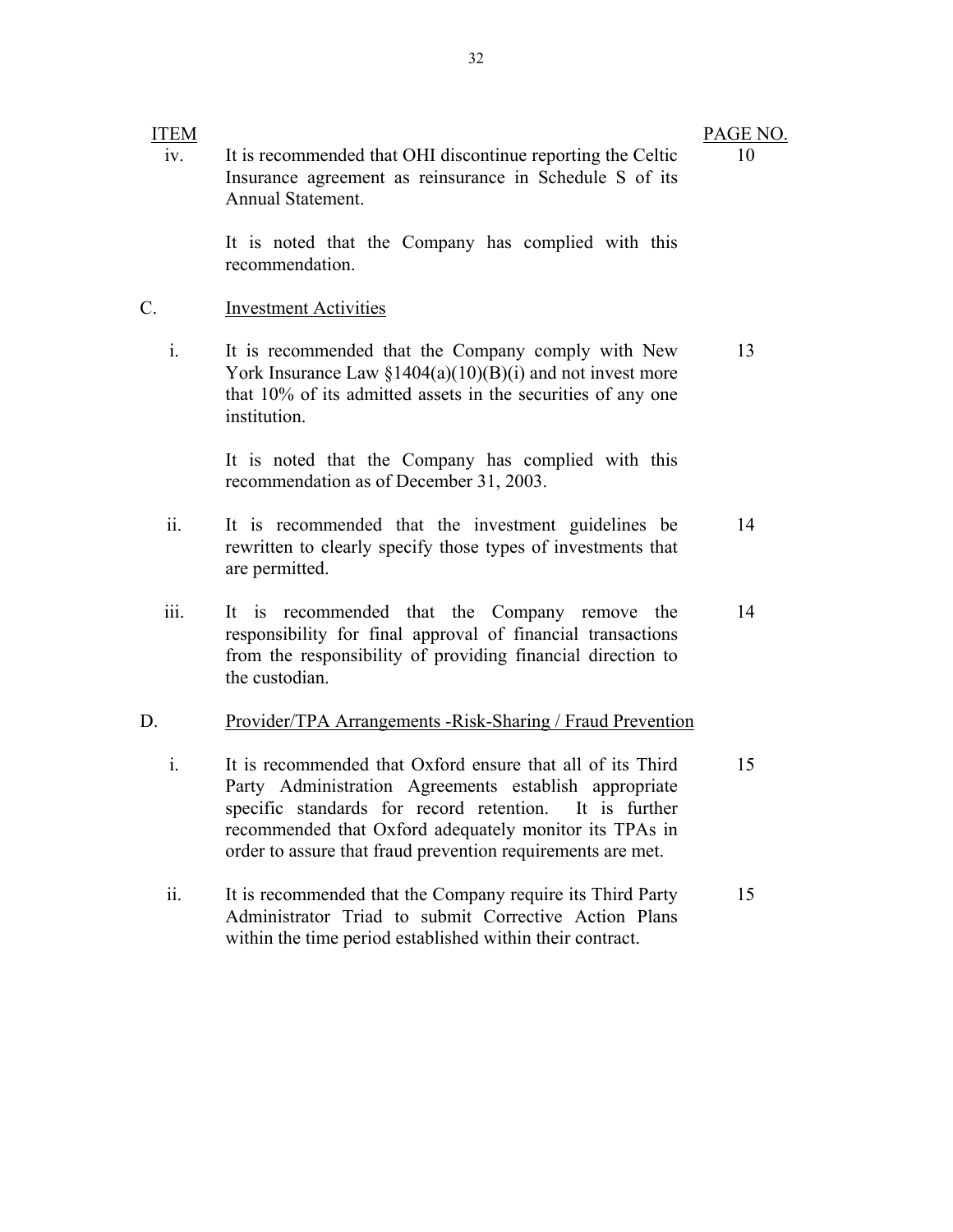| <b>ITEM</b>            |                                                                                                                                                                                                                                      | PAGE NO. |
|------------------------|--------------------------------------------------------------------------------------------------------------------------------------------------------------------------------------------------------------------------------------|----------|
| Е.                     | <b>Accounts and Records</b>                                                                                                                                                                                                          |          |
| $\mathbf{i}$ .         | It is recommended that all recoveries and medical expenses<br>be applied to the appropriate lines of business.                                                                                                                       | 16       |
| ii.                    | It is recommended that the Company comply with New<br>York Insurance Law Section 1505 and properly allocate all<br>administrative expenses.                                                                                          | 17       |
|                        | It is noted that the previous report on examination contained<br>a similar recommendation.                                                                                                                                           |          |
| iii.                   | It is recommended that the Company properly classify<br>accounts within its financial statements.                                                                                                                                    | 18       |
| F.                     | <b>Medco Strategic Alliance Agreement</b>                                                                                                                                                                                            |          |
| $\mathbf{i}$ .         | It is recommended that the OHI provide an appropriate<br>share of its revenue from the sale of claim information to<br>the Medco be returned to the New York policyholders.                                                          | 19       |
|                        | While not adopting the Department's position, OHI has<br>agreed to resolve the matter in a manner consistent with the<br>Department's recommendation. The terms of the resolution<br>will be incorporated in a separate Stipulation. |          |
| $\dddot{\mathbf{i}}$ . | The question of whether Oxford is in compliance with the<br>Privacy Rules has been referred to the U.S. Department of<br>Health and Human Services for their review.                                                                 | 20       |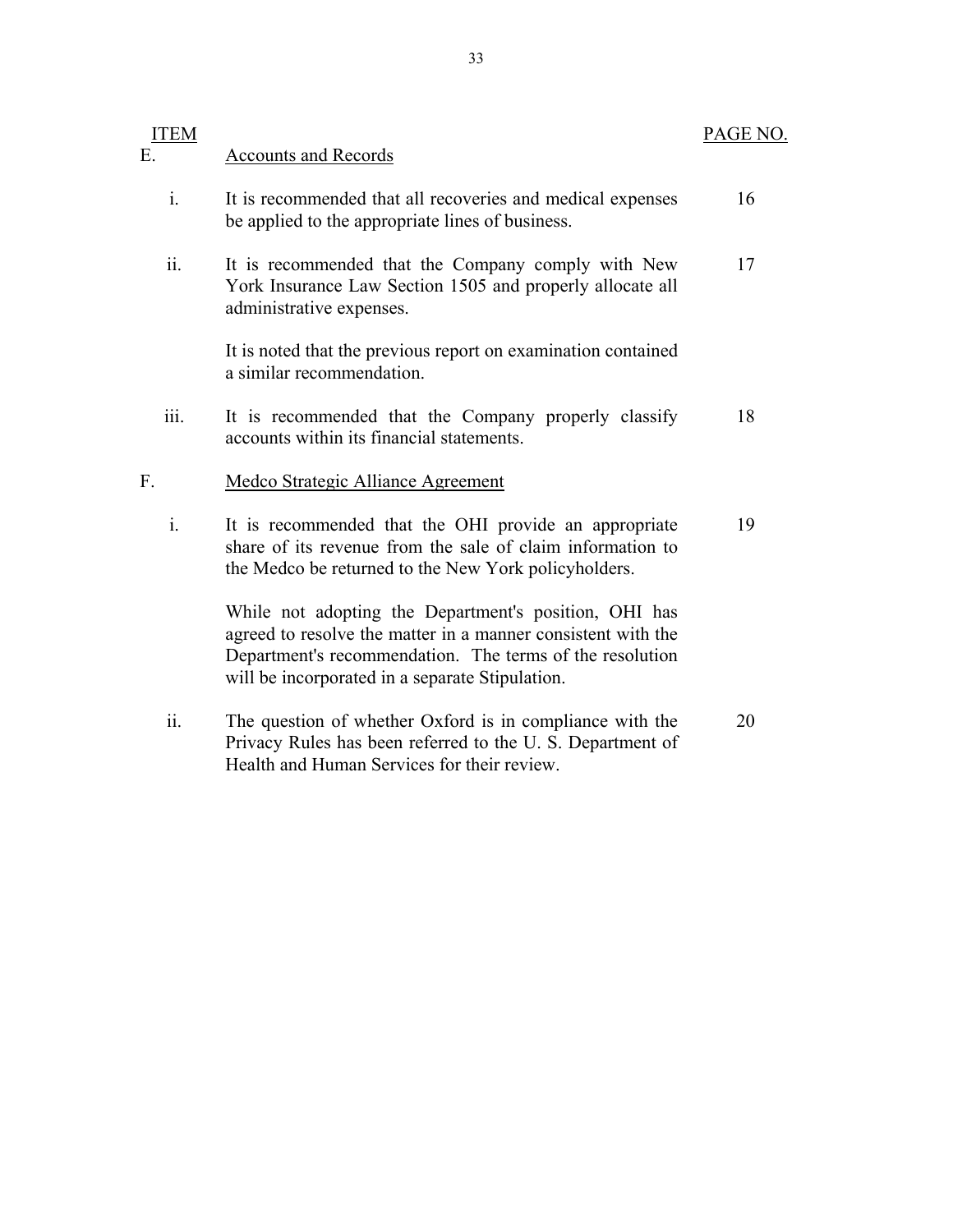Respectfully submitted,

 $\mathcal{L}_\text{max}$  , where  $\mathcal{L}_\text{max}$  , we have the set of  $\mathcal{L}_\text{max}$ 

Bruce E. Borofsky, Associate Examiner

STATE OF NEW YORK ) )SS. ) COUNTY OF NEW YORK)

Bruce E. Borofsky, being duly sworn deposes and says that the foregoing report submitted by him is true to the best of his knowledge and belief.

Bruce E. Borofsky

 $\mathcal{L}_\text{max}$  , where  $\mathcal{L}_\text{max}$  and  $\mathcal{L}_\text{max}$ 

Subscribed and sworn to before me

this \_\_\_\_\_ of \_\_\_\_\_\_\_\_\_\_\_\_\_ 2004.